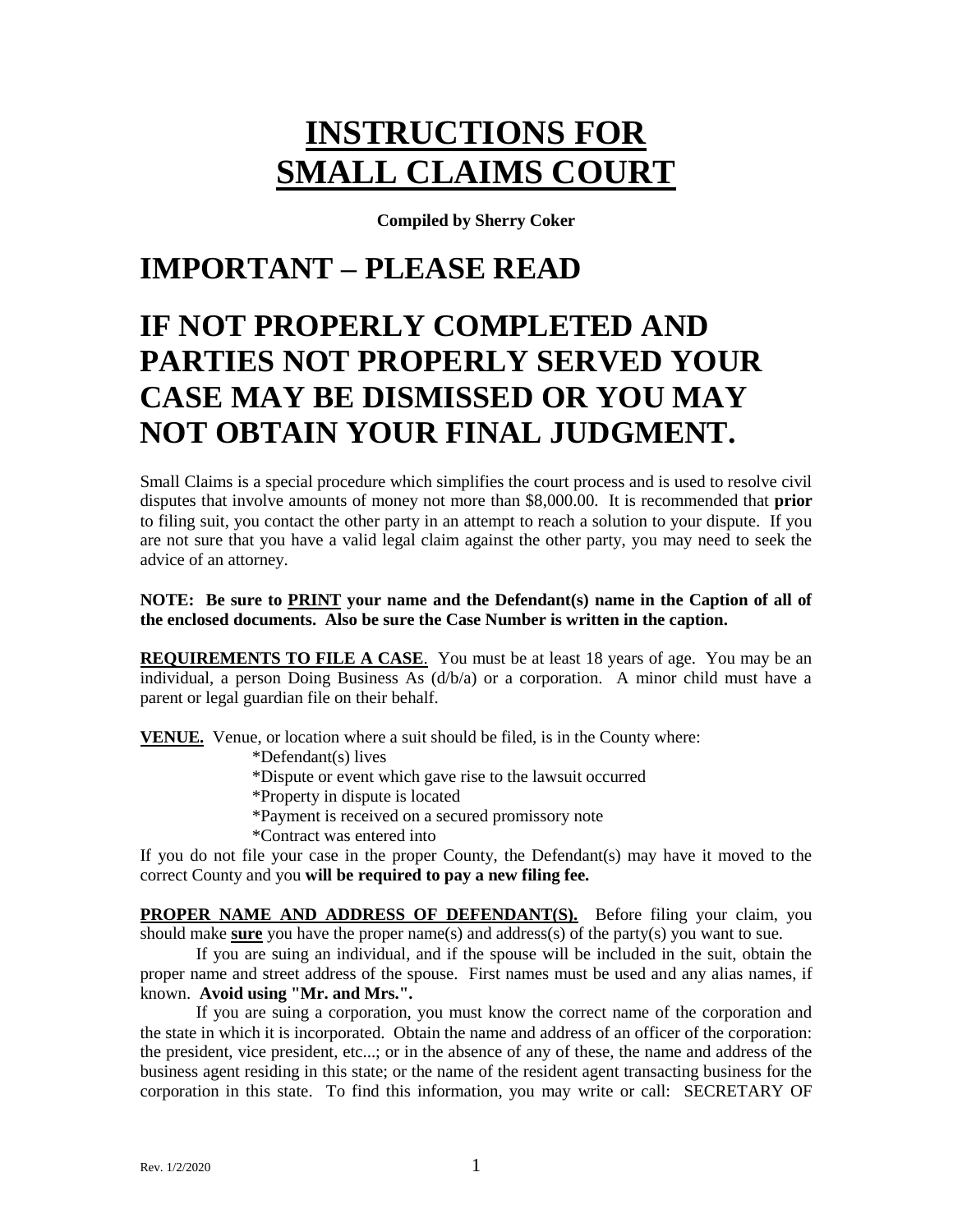STATE OF FLORIDA, Attn: Corporation Division, Tallahassee, Fl. 32304, (850) 488-9000, or locate them on the internet at http://www.sunbiz.org This information is needed for service on the corporation.

If you are suing a partnership, you will need to obtain the names and addresses of **all** of the partners.

Many individuals, partnerships, and corporations do business under a fictitious name, such as: Jim Jones d/b/a Baby World; Jim Jones, Joe Black, a partnership, d/b/a Jones & Black Construction; or XYZ, Incorporated, a Florida corporation, d/b/a Chicken Shack. You cannot sue a fictitious name because it is not an entity. You have the burden of investigating to determine whether individuals, partnerships, or a corporation are doing business under a fictitious name. This information may be determined by calling the Secretary of State, Division of Corporations, the Occupational License Section of the Tax Collector's Office, or the licensing department of the City or County where the principal place of business is located.

**FILING YOUR CASE**. Using black ink, please complete the **CIVIL COVER SHEET, NOTICE OF PERMANENT MAILING ADDRESS and STATEMENT OF RESPONSIBILITY** forms included in this packet. No claim will be filed without the appropriate filing fee:

| For claims less than \$100\$65.00       |
|-----------------------------------------|
| For claims of \$101 - \$500\$90.00      |
| For claims of \$501 - \$2,500\$185.00   |
| For claims of \$2,501 - \$8,000\$310.00 |

The Clerk can accept cash, personal or business checks, cashier checks or money orders. All checks are to be payable to: **Clerk of Court**. Please do not send cash through the mail.

If your lawsuit is to repossess personal property sold by you but unpaid, or something loaned and not returned, ask the Clerk for information and fees for filing a **REPLEVIN COMPLAINT**.

Please complete the **STATEMENT OF CLAIM** form included in this packet and sign it in the presence of a Deputy Clerk or Notary Public. Be sure to attach any additional explanations if necessary. If your claim is founded on an instrument of writing such as a sales contract, returned check, promissory note, written warranty, lease, etc., it will be necessary for you to furnish a copy of such instrument for attachment as an exhibit to each claim form to be filed.

For each defendant you are suing, please provide the Clerk with one copy of the complaint, together with a copy of any attachment or exhibit. If you are suing a husband and wife, you must furnish the Clerk with a copy of the complaint, and attachments and exhibits, if any, for each of them. **Any copies that the Clerk is asked to make by you will be at a cost of \$1.00 per page (F.S. 28.24).**

You must complete and file the **NON-MILITARY AFFIDAVIT** with the Clerk prior to the Pre-Trial Conference.

After filing your claim, you will be supplied with the date of your Pre-Trial Conference. Please note that you may appear in person or by an attorney at the Pre-Trial Conference. **You may not appear by telephone.**

**SERVICE ON DEFENDANT(S).** A Deputy Clerk will issue the enclosed **SUMMONS/NOTICE TO APPEAR FOR PRETRIAL CONFERENCE**. Please fill in the caption by clearly printing your name, the Defendant's name(s), and the Case Number. You will be responsible for delivery of the Summons/Notice to Appear for Pre-Trial Conference, and a copy of the Statement of Claim with exhibits, if any, to the appropriate Sheriff's Office. The Sheriff's Office charges a fee of \$40.00 per person for service on the Defendant(s). A husband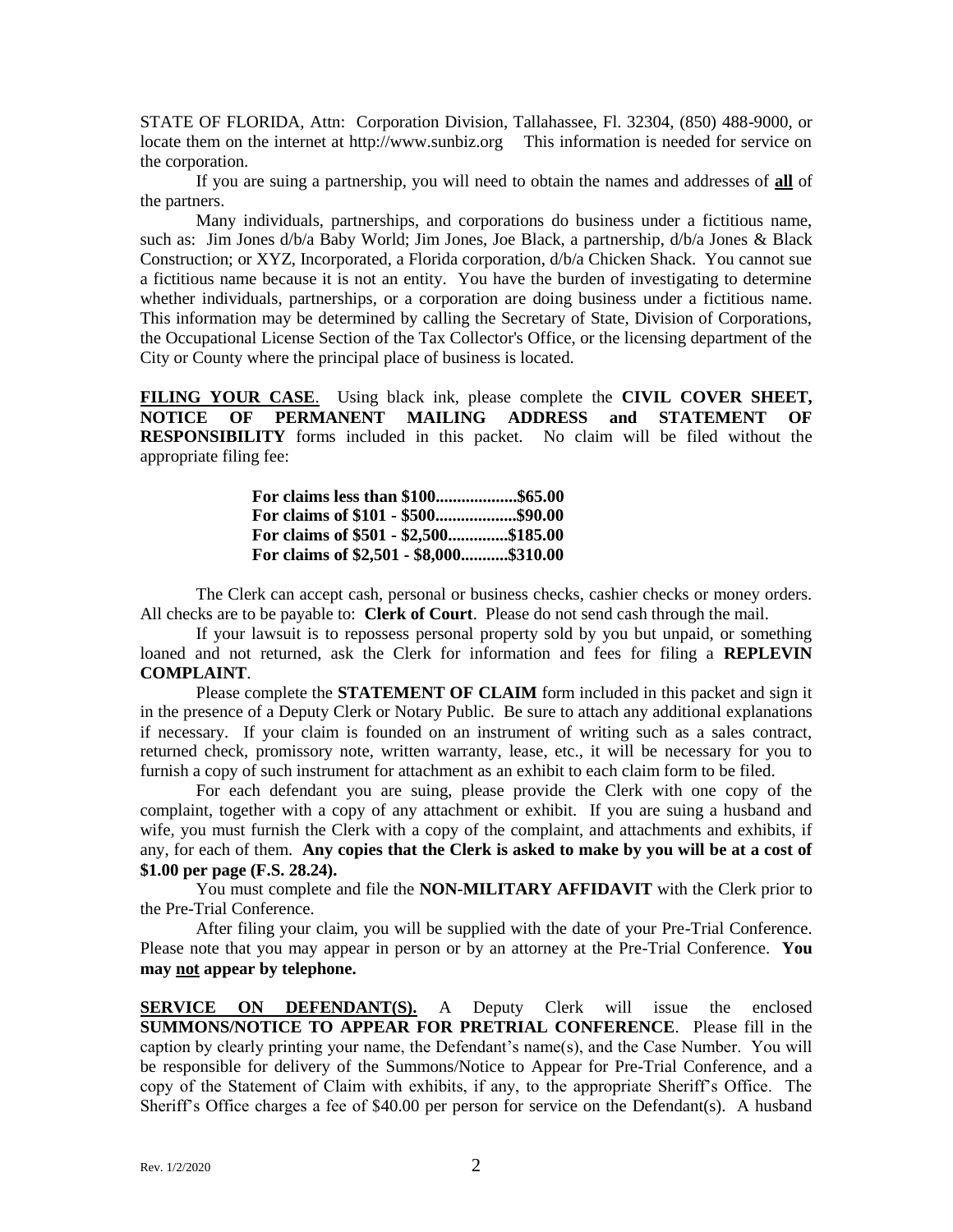and wife must each be served. You cannot serve one and not the other. The Sheriff's Office will not accept personal checks. Please pay by money order or cashier's check. **Be sure you deliver the summons/notice to appear for pretrial conference to the Sheriff's Office in the County where the Defendant(s) resides.**

You may also serve the Defendant(s) by a private process server. Personal service by private process server varies in cost. Please consult the telephone book for process servers in the appropriate county.

You may also serve the Defendant(s) by certified mail. This type of service can only be used if the Defendant(s) is a Florida resident and must be by Return Receipt signed by the Defendant(s) or someone authorized to receive mail at Defendant's residence or principal place of business. This service is not very effective and may result in additional delay and expense if the Defendant(s) refuses delivery of this service. In such case, you would be required to pay the service fee for personal service for the Sheriff's Office to serve the Summons/Notice to Appear for Pre-Trial Conference. The case will also have to be reset for a later date.

**NOTE**: It is **your** responsibility to check with the Clerk of Court and/or the Sheriff's Office to ascertain if service has been made on the Defendant(s) prior to Pre-Trial Conference. If the Defendant(s) was not served and you discover a new address for Defendant, an Alias Summons/ Notice to Appear for Pre-Trial Conference with the new address must be requested. This will also be prepared by a Deputy Clerk. A new Pre-Trial Conference will be scheduled. It is not necessary to appear at the originally scheduled Pre-Trial Conference if the Defendant(s) was not served.

**DEFENDANT'S OPTIONS:** The Defendant(s) may file a counterclaim against you, which shall be filed not less than 5 days prior to the Pre-Trial Conference date. The Defendant(s) may also file a compulsory counterclaim against you which arose out of the same transaction which initially caused you to sue the Defendant(s). The Defendant(s) may also file a permissive counterclaim based on a grievance that a Defendant(s) has against you that is not related to your lawsuit. In addition, a Defendant(s) may file a third party complaint against a person not a party to the action who is or may be liable to him/her for all or part of your claim against him.

**PRE-TRIAL CONFERENCE/MEDIATION**. Pre-Trial Conference hearings are scheduled not more than 35 days from date of filing the action. We schedule cases no less than two (2) weeks prior to the next court date to allow for adequate service. Pre-Trial hearings are for the following: simplification of issues; necessity or desirability of amending the pleadings; possibility of a settlement through mediation; and other matters as the court in its determination deems necessary. If your case is not settled at Pre-Trial Conference through mediation, the court will set a trial date. All cases that are set for trial will be a non-jury trial unless a written demand for Jury Trial is made by the Plaintiff(s) at the commencement of the action, or by any Defendant(s) within five (5) days after service of the Summons, or at Pre-Trial Conference. If the demand is not made, the right to trial by jury is waived. **Do not bring witnesses to Pre-Trial Conference. BE SURE YOU COME WITH FULL SETTLEMENT AUTHORITY**.

If you do not appear, either in person or by an attorney, your case will be dismissed for lack of prosecution.

If the Defendant(s) does not appear, either in person or by an attorney, a judgment will be entered in your favor.

**DEFAULT ON STIPULATION/AGREEMENT**. If you and the Defendant(s) enter into a written settlement agreement at mediation and the Defendant defaults or fails to pay as agreed,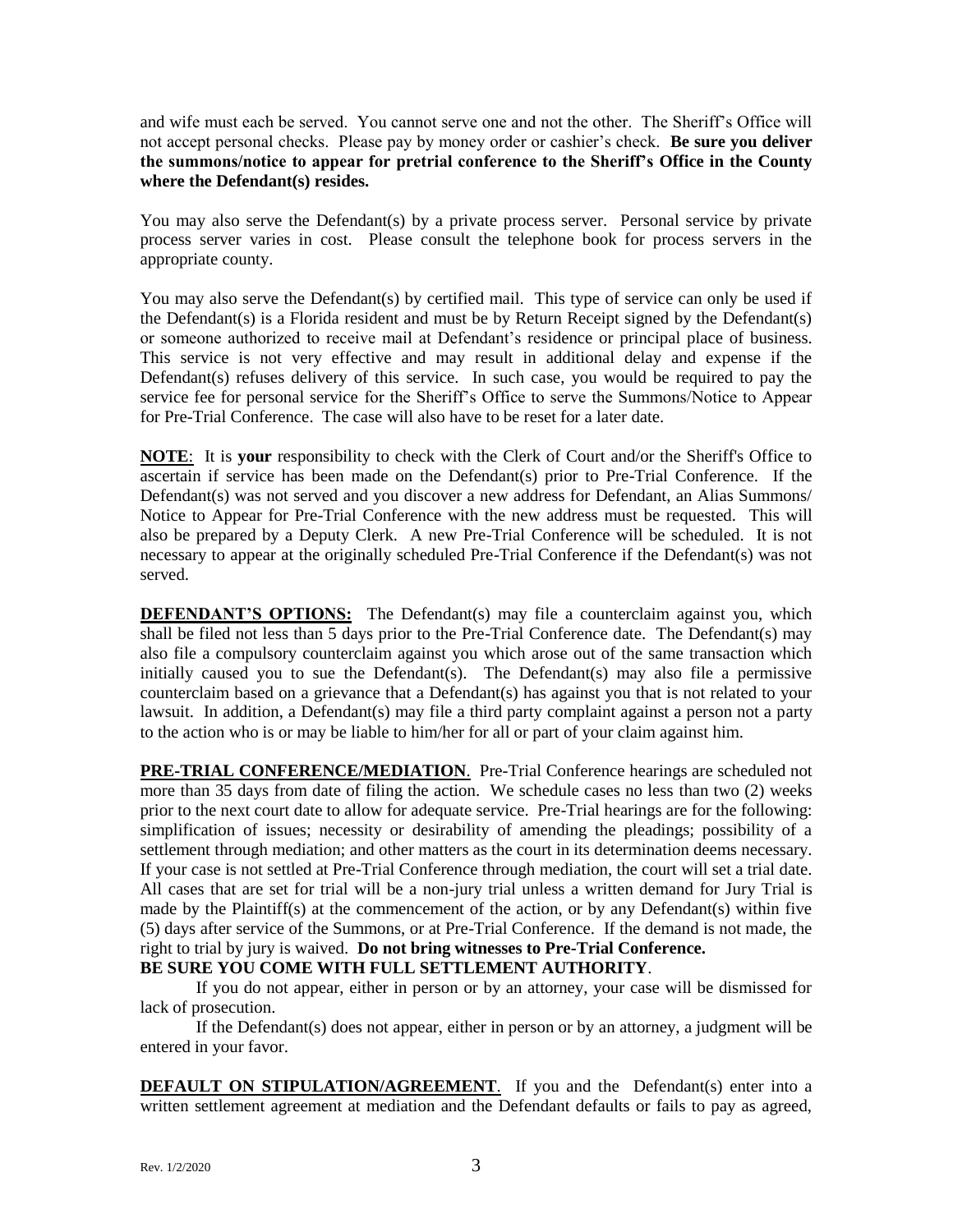please complete the **AFFIDAVIT OF NON-COMPLIANCE WITH STIPULATION/ AGREEMENT** in this packet and file it with the Clerk, together with the **FINAL JUDGMENT** form enclosed in this Packet. The Clerk will present these to the Court for entry of the Final Judgment in your favor without further hearing or notice. Be sure to fill in the Caption on the Final Judgment by printing your name and the Defendant's name and filling in the Case Number. Submit stamped envelopes addressed to the Defendant(s) and yourself for mailing of the Final Judgment by the Court.

**SETTLEMENT**. If you and the Defendant(s) agree on a settlement of all claims, then you, as Plaintiff(s), will need to complete and sign the **NOTICE OF VOLUNTARY DISMISSAL** to prevent the case from going to court.

**PREPARATION FOR TRIAL**. Bring the **AFFIDAVIT OF PLAINTIFF'S CLAIM** signed and sworn before a Deputy Clerk or Notary Public. Bring all original contracts, agreements, photos, or other documents relevant to you case. If you have written estimates to substantiate you claim, it is advisable to have that person present who gave the estimates to state how he arrived at those amounts. It is important to subpoena witnesses and expert witnesses such as automobile mechanics, carpenters, builders, auto body repairmen, etc. Please see the Deputy Clerk for issuance of subpoenas. The subpoenas will need to be served by the Sheriff's Department on the person you want to be in court as a witness or expert.

# **ALL COSTS PAID BY YOU FOR FILING THIS SUIT AND SERVICE OF PROCESS ON DEFENDANT(S), AS WELL AS WITNESSES AND EXPERTS, ARE RECOVERABLE IF YOU PREVAIL IN THE LAWSUIT.**

If you intend to pursue your final judgment, if successful at trial, by levy or garnishment, you will need to request an enforcement paragraph to be included in the final judgment. To do this, please complete the **MOTION FOR ENFORCEMENT PARAGRAPH** included in this packet. Please obtain the **AFTER JUDGMENT PACKET** from the Clerk of Court.

**TRIAL**. Please dress appropriately, shoes and shirt required, no shorts. Do not bring children to court. Be respectful to the Court by addressing the Judge as "Your Honor". Do not interrupt while the other person is testifying. You will have your opportunity to address the court in response to their statements.

When you begin to testify, get to the point fast, immediately follow up by stating how much money you are requesting. Practice in advance. After giving the brief explanation, you may then go into more detail. Be sure and present all of your evidence to the court. Make a list for yourself so you do not forget anything. If you have witnesses, this is the time to produce them. Be sure you know what your witnesses or experts are going to say.

Your non-jury trial will not be recorded. If you wish a record of the proceedings, a court reporter is necessary. You will have to bear the expense. Appeals to a higher court because you are not satisfied with the outcome of your trial are governed by special rules. One of these rules requires that the appeal court have a complete record of the trial to review. If you do not have a court reporter at your trial, you chances for success on appeal will be severely limited.

Bring stamped envelopes addressed to you and the Defendant(s) for mailing of the final judgment by the Court. ALSO, bring the **MEANS OF FINAL DISPOSITION** form with you for filing with the Court concluding the lawsuit.

**AFTER JUDGMENT**. A Judgment arising from an auto negligence case can result in suspension of the Defendant's license until the judgment is paid. After the expiration of 30 days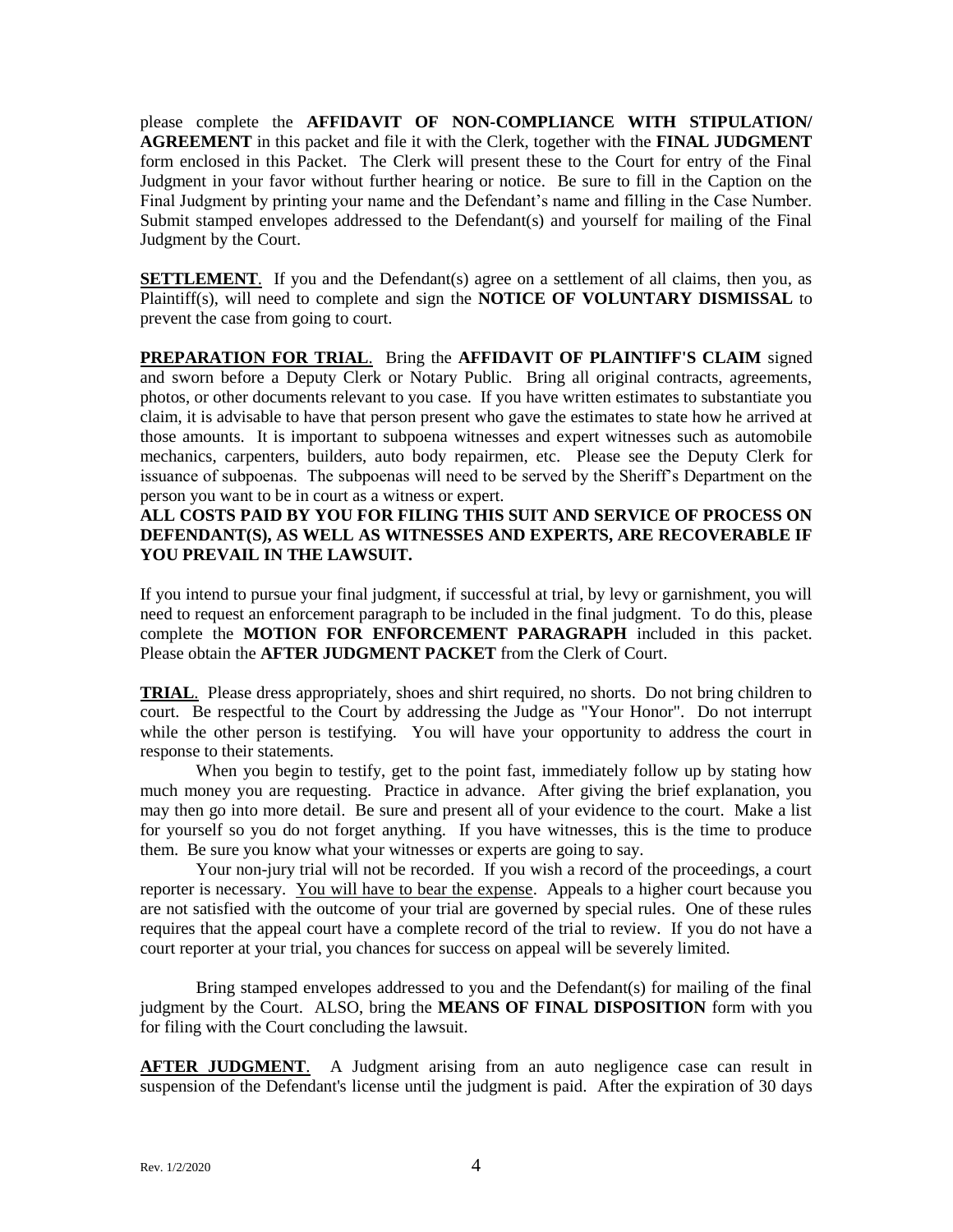from filing the final judgment, you may forward a certified copy of the judgment to the Bureau of Financial Responsibility providing the judgment has not been satisfied.

If you prevail and when you receive your final judgment you can do certain things in order to collect your money. The court is not a collection agency and they do not contact the Defendant(s) in an effort to make him pay you the amount awarded in your final judgment. The Clerk's office can give you information in regards to collection procedures you may take. Ask the Deputy Clerk for an **AFTER JUDGMENT PACKET**.

If the Defendant(s) pays you in full after the judgment is entered, please complete the **SATISFACTION OF JUDGMENT** included in this packet and deliver it to the Defendant.

PLEASE BE AWARE that it is the obligation of the Plaintiff(s) to provide Defendant(s) with a **SATISFACTION OF JUDGMENT** upon payment of the judgment. Failure or refusal to satisfy this judgment as provided by F. S. 701.05 could result in a misdemeanor of the second degree, punishable as provided in F. S. 774.082 or 775.083.

#### **\*\*\*NOTICE\*\*\***

**ALL PAPERWORK PROVIDED BY THIS OFFICE IS USED FOR 'PRO SE' LITIGANTS ONLY. 'PRO SE' MEANS THAT YOU ARE ACTING AS YOUR OWN ATTORNEY. ACTING AS YOUR OWN ATTORNEY MAKES YOU RESPONSIBLE FOR EVERYTHING THAT INVOLVES YOUR CASE FILE. FOR EXAMPLE, IF YOU DO NOT RECEIVE A COURT DATE OR NOTICE FROM THIS OFFICE OR THE JUDGE, IT IS UP TO YOU TO CONTACT THE JUDGE FOR A HEARING DATE.**

#### **THIS PACKET IS PROVIDED FOR YOUR USE BY:**

**HONORABLE DANIELLE L. BREWER HONORABLE NADIA K. DAUGHTREY COUNTY COURT JUDGE CLERK OF COURT DESOTO COUNTY, FLORIDA DESOTO COUNTY, FLORIDA 115 EAST OAK STREET, SUITE 201 115 EAST OAK STREET ARCADIA, FLORIDA 34266 ARCADIA, FLORIDA 34266**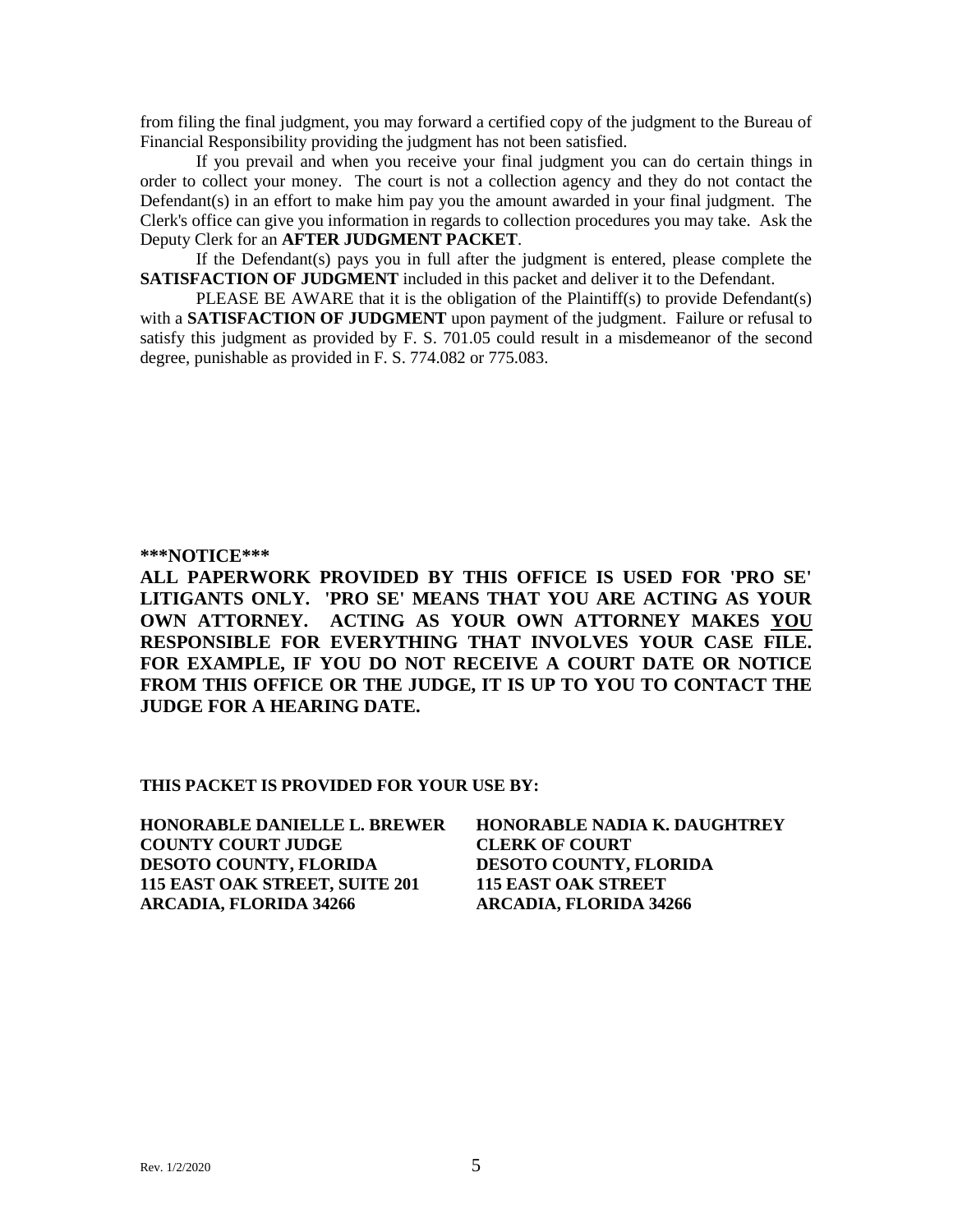# **FORM 1.997 CIVIL COVER SHEET**

The civil cover sheet and the information contained in it neither replace nor supplement the filing and service of pleadings or other documents as required by law. This form must be filed by the plaintiff or petitioner with the Clerk of Court for the purpose of reporting uniform data pursuant to section 25.075, Florida Statutes. (See instructions for completion.)

# **I. CASE STYLE**

IN THE COUNTY COURT IN AND FOR DESOTO COUNTY, FLORIDA

Plaintiff Case No: Case No:

Judge

vs.

Defendant<br>
<u>Defendant</u>

# **II. AMOUNT OF CLAIM**

**Please indicate the estimated amount of the claim, rounded to the nearest dollar. \$** 

**III. TYPE OF CASE** (If the case fits more than one type of case, select the most definitive category.) If the most descriptive label is a subcategory (is indented under a broader category), place an x on both the main category and subcategory lines.

#### **CIRCUIT CIVIL**

- Condominium
- **Contracts and indebtedness**
- Eminent domain
- **Auto negligence**
- Negligence—other
	- Business governance
	- Business torts
	- Environmental/Toxic tort
	- **Third party indemnification**
	- **Construction defect**
	- Mass tort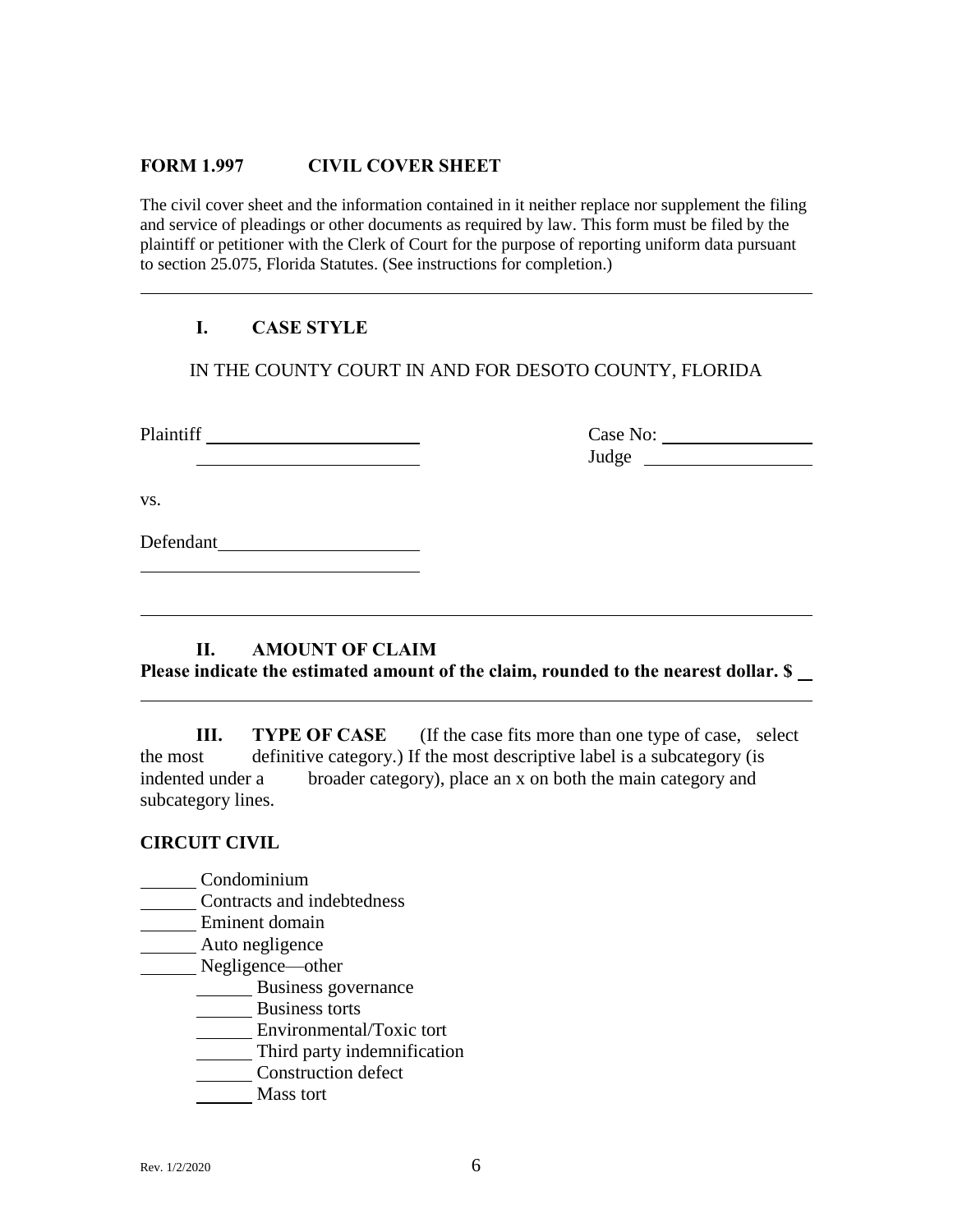| Negligent security                            |  |
|-----------------------------------------------|--|
| Nursing home negligence                       |  |
| Premises liability-commercial                 |  |
| Premises liability-residential                |  |
| Products liability                            |  |
| Real property/Mortgage foreclosure            |  |
| Commercial foreclosure                        |  |
| Homestead residential foreclosure             |  |
| Non-homestead residential foreclosure         |  |
| ______ Other real property actions            |  |
| Professional malpractice                      |  |
| Malpractice—business                          |  |
| Malpractice—medical                           |  |
| _Malpractice—other professional               |  |
| Other                                         |  |
| Antitrust/Trade regulation                    |  |
| Business transactions                         |  |
| Constitutional challenge—statute or ordinance |  |
| Constitutional challenge—proposed amendment   |  |
| Corporate trusts                              |  |
| Discrimination—employment or other            |  |
| Insurance claims                              |  |
| Intellectual property                         |  |
| Libel/Slander                                 |  |
| Shareholder derivative action                 |  |
| Securities litigation                         |  |
| Trade secrets                                 |  |
| Trust litigation                              |  |
| <b>COUNTY CIVIL</b>                           |  |

# Civil

- **EXECUTE:** Replevins
- Evictions
- Other civil (non-monetary)

# **IV. REMEDIES SOUGHT** (check all that apply):

Monetary;

Nonmonetary declaratory or injunctive relief;

- Punitive
- **V. NUMBER OF CAUSES OF ACTION:** [ ]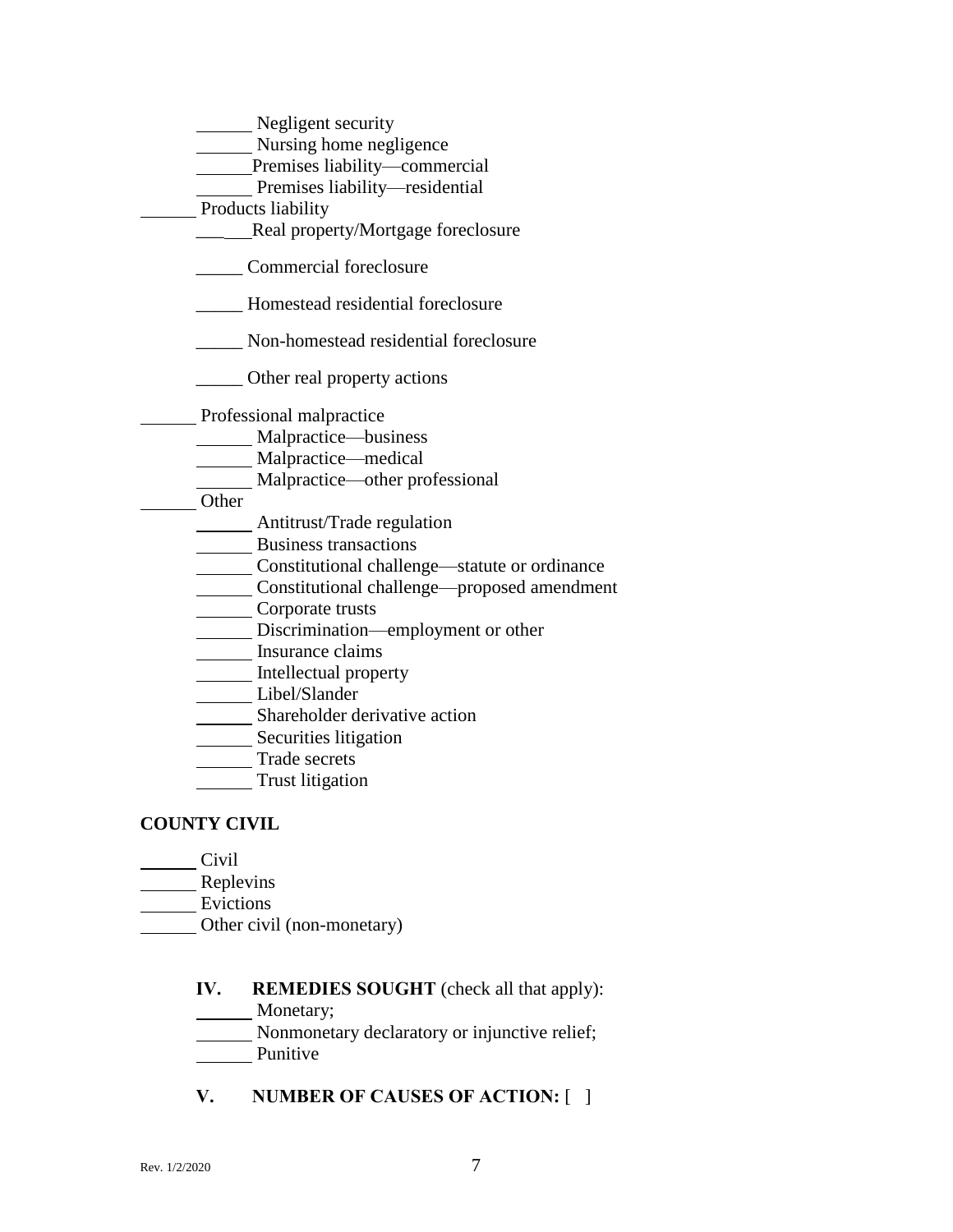# **VI. IS THIS CASE A CLASS ACTION LAWSUIT?**

yes no

# **VII. HAS NOTICE OF ANY KNOWN RELATED CASE BEEN FILED?**  $\frac{1}{\sqrt{1-\frac{1}{2}}}\sqrt{1-\frac{1}{2}}$

\_\_ yes If "yes," list all related cases by name, case number, and court.

# **VIII. IS JURY TRIAL DEMANDED IN COMPLAINT?**

 $\frac{\ }{2}$  yes no

I CERTIFY that the information I have provided in this cover sheet is accurate to the best of my knowledge and belief, and that I have read and will comply with the requirements of Florida Rule of Judicial Administration 2.425.

| Signature<br>Bar<br>Tа. |
|-------------------------|
|-------------------------|

Attorney or party (Bar # if attorney)

(type or print name) Date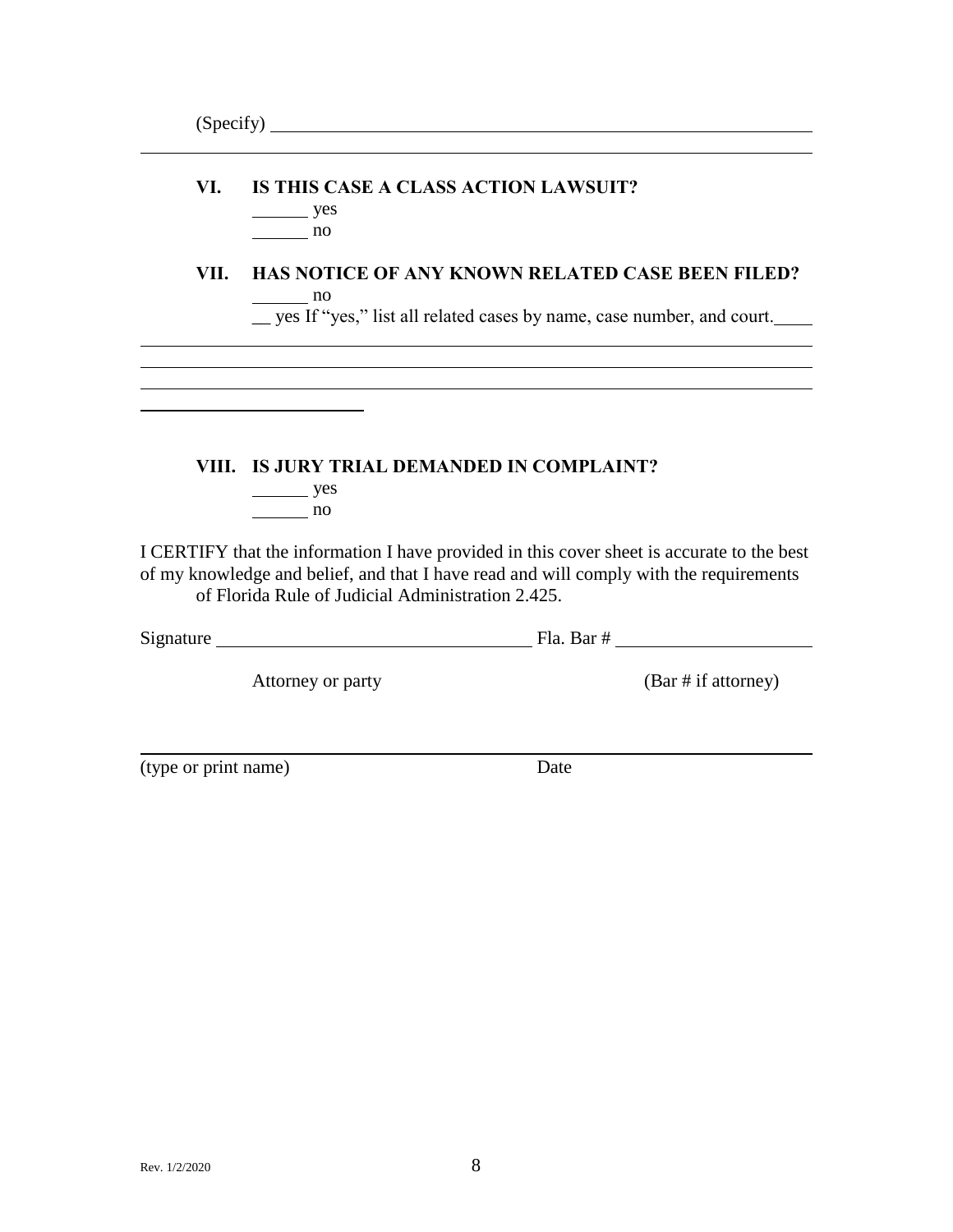\_\_\_\_\_\_\_\_\_\_\_\_\_\_\_\_\_\_\_\_\_\_\_\_\_\_\_\_\_\_\_\_ (Name and Address) Plaintiff(s),

\_\_\_\_\_\_\_\_\_\_\_\_\_\_\_\_\_\_\_\_\_\_\_\_\_\_\_\_\_\_\_\_ \_\_\_\_\_\_\_\_\_\_\_\_\_\_\_\_\_\_\_\_\_\_\_\_\_\_\_\_\_\_\_\_

\_\_\_\_\_\_\_\_\_\_\_\_\_\_\_\_\_\_\_\_\_\_\_\_\_\_\_\_\_\_\_\_ \_\_\_\_\_\_\_\_\_\_\_\_\_\_\_\_\_\_\_\_\_\_\_\_\_\_\_\_\_\_\_\_ \_\_\_\_\_\_\_\_\_\_\_\_\_\_\_\_\_\_\_\_\_\_\_\_\_\_\_\_\_\_\_\_

vs. 2008. CASE NO. 2008. CASE NO. 2008. CASE NO. 2008. 2009. CASE NO. 2008. 2009. CASE NO. 2008. 2014. 2015. 2016. 2017. 2018. 2019. 2017. 2018. 2019. 2017. 2018. 2019. 2017. 2018. 2019. 2017. 2018. 2019. 2019. 2019. 2019.

(Name and Address) Defendant(s).

\_\_\_\_\_\_\_\_\_\_\_\_\_\_\_\_\_\_\_\_\_\_\_\_\_\_\_\_\_\_\_\_\_\_\_\_\_\_/

#### **NOTICE OF PERMANENT MAILING ADDRESS**

I/We, \_\_\_\_\_\_\_\_\_\_\_\_\_\_\_\_\_\_\_\_\_\_\_\_\_\_\_\_\_\_\_\_\_\_, the Plaintiff(s) in the above styled cause of action hereby certify that my/our permanent mailing address is as follows:

> \_\_\_\_\_\_\_\_\_\_\_\_\_\_\_\_\_\_\_\_\_\_\_\_\_\_\_\_\_\_\_\_\_\_\_\_\_\_\_\_ \_\_\_\_\_\_\_\_\_\_\_\_\_\_\_\_\_\_\_\_\_\_\_\_\_\_\_\_\_\_\_\_\_\_\_\_\_\_\_\_

Phone:

#### **I/WE UNDERSTAND THAT ONLY THIS ADDRESS WILL BE USED BY THE COURT, THE OPPOSING PARTY, AND ANY INTERVENING PARTIES TO THIS CASE FOR THE PURPOSE OF PROVIDING ME WITH:**

- a. Notice of all future hearings in this case, and
- b. Any Court documents and papers pertaining to this case.

I/We understand that all notices and court papers in this case will be sent to me/us only at the above address and that in the event personal service of any court documents is necessary that they will first be attempted to be served at the above listed address unless and until I/We notify the court of my/our new address. I/We also understand that if I/We change my/our permanent mailing address or residence address, I/We must notify the Clerk of Court of my/our new address **in writing** by completion of another form similar to this form at the following address within one week of the change of address and with a copy being furnished to all parties:

> CLERK OF COURT County Civil/Small Claims Division 115 East Oak Street Arcadia, Florida 34266

I/We have read this document and I/We understand that it is my/our responsibility to keep the Court informed of any change in my/our current address. I/We understand that copies of any court documents and notice of all future hearings which are mailed to my/our current address set forth herein will constitute proper notice and service, and the Court may proceed on all matters noticed and mailed to the above address even if I/We do not appear for said hearing.

Dated: \_\_\_\_\_\_\_\_\_\_\_\_\_\_\_\_\_\_\_\_\_ \_\_\_\_\_\_\_\_\_\_\_\_\_\_\_\_\_\_\_\_\_\_\_\_\_\_\_\_\_\_\_\_\_\_\_\_\_\_\_\_\_\_\_

Signature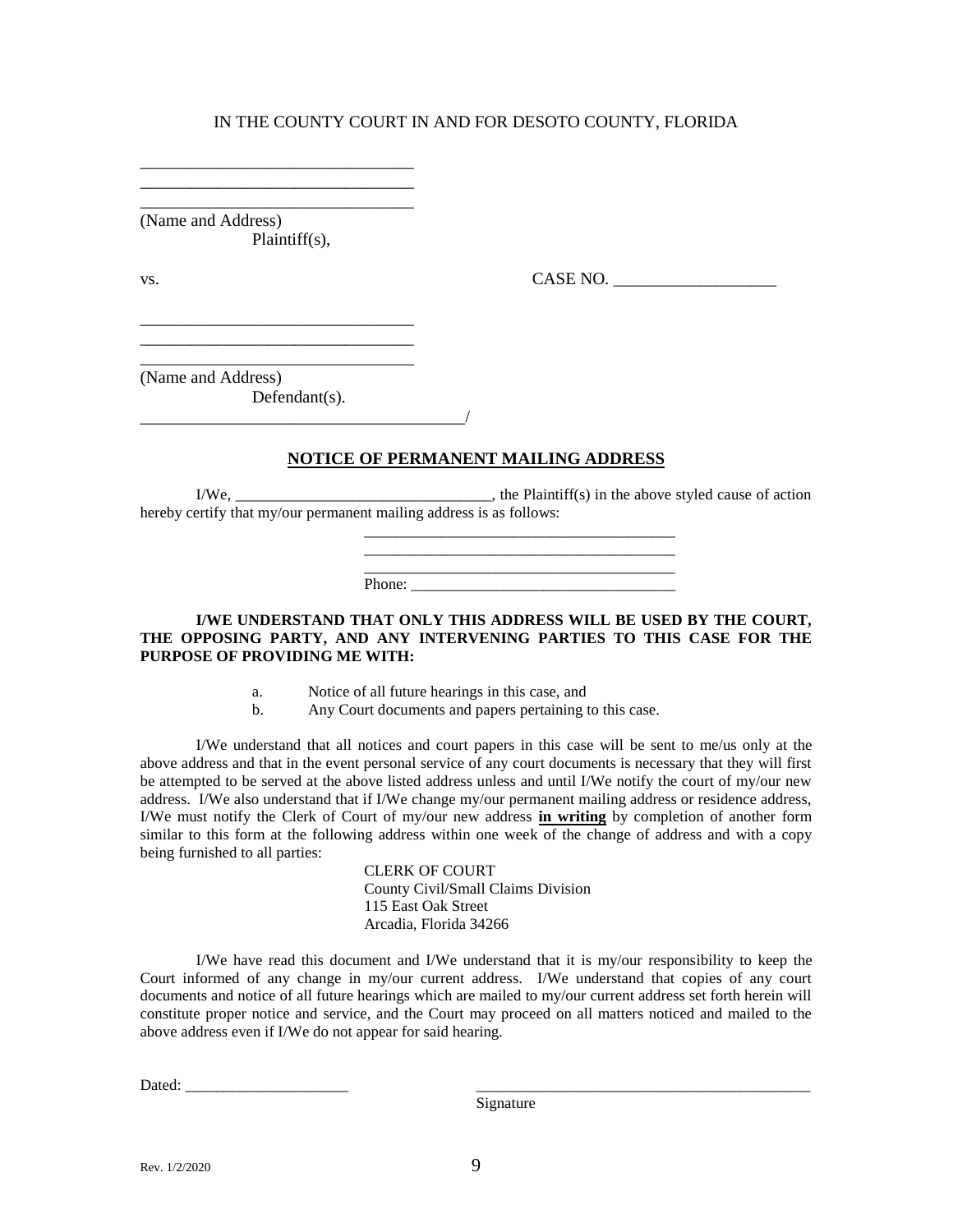\_\_\_\_\_\_\_\_\_\_\_\_\_\_\_\_\_\_\_\_\_\_\_\_\_\_\_\_\_\_\_\_ (Name and Address) Plaintiff(s),

\_\_\_\_\_\_\_\_\_\_\_\_\_\_\_\_\_\_\_\_\_\_\_\_\_\_\_\_\_\_\_\_ \_\_\_\_\_\_\_\_\_\_\_\_\_\_\_\_\_\_\_\_\_\_\_\_\_\_\_\_\_\_\_\_

\_\_\_\_\_\_\_\_\_\_\_\_\_\_\_\_\_\_\_\_\_\_\_\_\_\_\_\_\_\_\_\_ \_\_\_\_\_\_\_\_\_\_\_\_\_\_\_\_\_\_\_\_\_\_\_\_\_\_\_\_\_\_\_\_ \_\_\_\_\_\_\_\_\_\_\_\_\_\_\_\_\_\_\_\_\_\_\_\_\_\_\_\_\_\_\_\_

vs. 2008. CASE NO. 2008. CASE NO. 2008. CASE NO. 2008. 2009. CASE NO. 2008. 2009. CASE NO. 2008. 2014. 2015. 2016. 2017. 2018. 2019. 2017. 2018. 2019. 2017. 2018. 2019. 2017. 2018. 2019. 2017. 2018. 2019. 2019. 2019. 2019.

(Name and Address) Defendant(s).

\_\_\_\_\_\_\_\_\_\_\_\_\_\_\_\_\_\_\_\_\_\_\_\_\_\_\_\_\_\_\_\_\_\_\_\_\_\_/

# **STATEMENT OF RESPONSIBILITY**

(Civil Case \$8,000.00 or less)

Before filing this case I have considered the following matters and acknowledge that:

1. This case is being filed in the County Court under the Summary Procedure Rules of Court; that it is considered a layman's court; that I, and the Defendant(s), may be represented by an attorney of our individual choice but neither is required to do so, and that the conduct of this case will be in accordance with the rules of procedure and laws of Florida which apply to this case.

2. The naming of proper parties is an important element of the case and the responsibility for naming the proper Plaintiff(s) and Defendant(s) in this case is mine.

3. I am responsible for the furnishing of a correct address or location at which the Defendant(s) can be served or given notice of this suit.

4. I assume responsibility as to my right to file this case for myself or for the named Plaintiff(s).

5. I do not expect the Clerk, who received and files this claim, to give me legal advice as to how to prosecute this case and acknowledge that the Clerk is not acting as my attorney or legal advisor.

6. I am solely responsible for the collection of any judgment entered in my favor.

Dated:

Signature

\_\_\_\_\_\_\_\_\_\_\_\_\_\_\_\_\_\_\_\_\_\_\_\_\_\_\_\_\_\_\_\_\_\_\_\_\_\_\_\_\_ Address Phone: \_\_\_\_\_\_\_\_\_\_\_\_\_\_\_\_\_\_\_\_\_\_\_\_\_\_\_\_\_\_\_\_\_\_\_

\_\_\_\_\_\_\_\_\_\_\_\_\_\_\_\_\_\_\_\_\_\_\_\_\_\_\_\_\_\_\_\_\_\_\_\_\_\_\_\_\_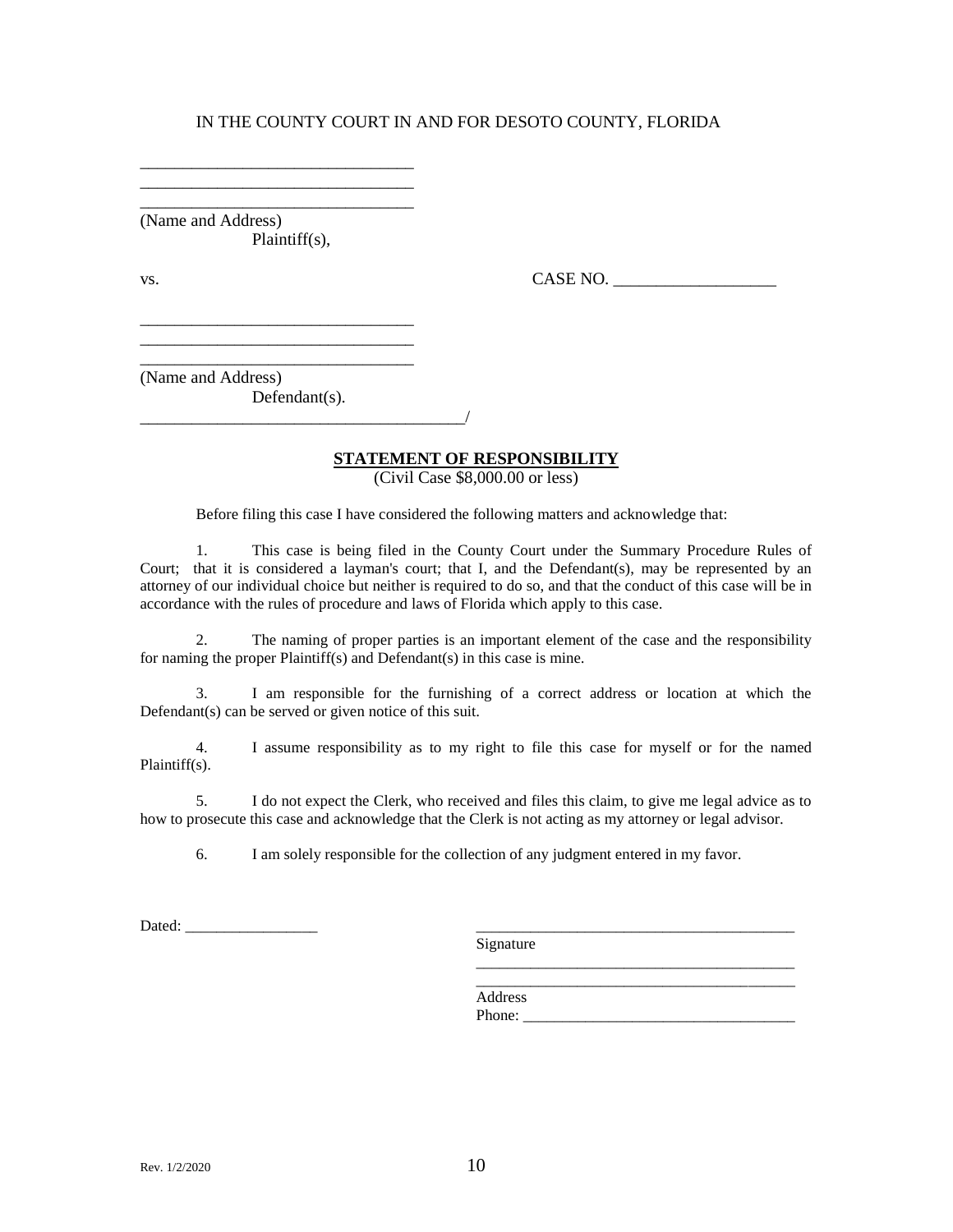(Name and Address) Plaintiff(s),

\_\_\_\_\_\_\_\_\_\_\_\_\_\_\_\_\_\_\_\_\_\_\_\_\_\_\_\_\_\_\_\_ \_\_\_\_\_\_\_\_\_\_\_\_\_\_\_\_\_\_\_\_\_\_\_\_\_\_\_\_\_\_\_\_ \_\_\_\_\_\_\_\_\_\_\_\_\_\_\_\_\_\_\_\_\_\_\_\_\_\_\_\_\_\_\_\_

\_\_\_\_\_\_\_\_\_\_\_\_\_\_\_\_\_\_\_\_\_\_\_\_\_\_\_\_\_\_\_\_ \_\_\_\_\_\_\_\_\_\_\_\_\_\_\_\_\_\_\_\_\_\_\_\_\_\_\_\_\_\_\_\_ \_\_\_\_\_\_\_\_\_\_\_\_\_\_\_\_\_\_\_\_\_\_\_\_\_\_\_\_\_\_\_\_

vs. 2008. CASE NO. 2008. CASE NO. 2008. CASE NO. 2008. 2009. CASE NO. 2008. 2009. CASE NO. 2008. 2014. 2015. 2016. 2017. 2018. 2019. 2017. 2018. 2019. 2017. 2018. 2019. 2017. 2018. 2019. 2017. 2018. 2019. 2019. 2019. 2019.

(Name and Address) Defendant(s).

\_\_\_\_\_\_\_\_\_\_\_\_\_\_\_\_\_\_\_\_\_\_\_\_\_\_\_\_\_\_\_\_\_\_\_\_\_\_/

#### **STATEMENT OF CLAIM**

(Civil Case \$8,000.00 or less)

The Plaintiff(s) sues Defendant(s) and alleges:

This is an action for damages within the jurisdiction of this Court which do not exceed the amount of \$8,000.00, not including costs, interest and attorney's fees.

Plaintiff(s) claims the amount of \$\_\_\_\_\_\_\_\_\_\_\_\_\_\_\_ as being due from Defendant(s) and alleges as the basis of such suit:

(check **one only**)

- Goods, wares and merchandise sold by Plaintiff to Defendant;
- Defective goods, workmanship, services furnished to Plaintiff by Defendant (List goods and describe defects below);
- Work done and materials furnished by Plaintiff for Defendant;
- Money lent by Plaintiff to Defendant which is due and payable;
- Money due to Plaintiff upon accounts stated and agreed to between them;<br>Money received by Defendant for use of Plaintiff;
- Money received by Defendant for use of Plaintiff;
- On a written instrument, copy of which is attached hereto;
- Rent for certain premises in DeSoto County, Florida (copy of written lease attached/ address of premises listed below)
- \_\_\_ Auto negligence by Defendant causing damage to Plaintiff's vehicle (Describe below Defendant's negligent act which caused damage);

\_\_\_\_\_\_\_\_\_\_\_\_\_\_\_\_\_\_\_\_\_\_\_\_\_\_\_\_\_\_\_\_\_\_\_\_\_\_\_\_\_\_\_\_\_\_\_\_\_\_\_\_\_\_\_\_\_\_\_\_\_\_\_\_\_\_\_\_\_\_\_\_\_\_\_\_\_\_\_\_\_\_\_\_\_\_ \_\_\_\_\_\_\_\_\_\_\_\_\_\_\_\_\_\_\_\_\_\_\_\_\_\_\_\_\_\_\_\_\_\_\_\_\_\_\_\_\_\_\_\_\_\_\_\_\_\_\_\_\_\_\_\_\_\_\_\_\_\_\_\_\_\_\_\_\_\_\_\_\_\_\_\_\_\_\_\_\_\_\_\_\_\_ \_\_\_\_\_\_\_\_\_\_\_\_\_\_\_\_\_\_\_\_\_\_\_\_\_\_\_\_\_\_\_\_\_\_\_\_\_\_\_\_\_\_\_\_\_\_\_\_\_\_\_\_\_\_\_\_\_\_\_\_\_\_\_\_\_\_\_\_\_\_\_\_\_\_\_\_\_\_\_\_\_\_\_\_\_\_

Other (Explain)

#### ADDITIONAL FACTS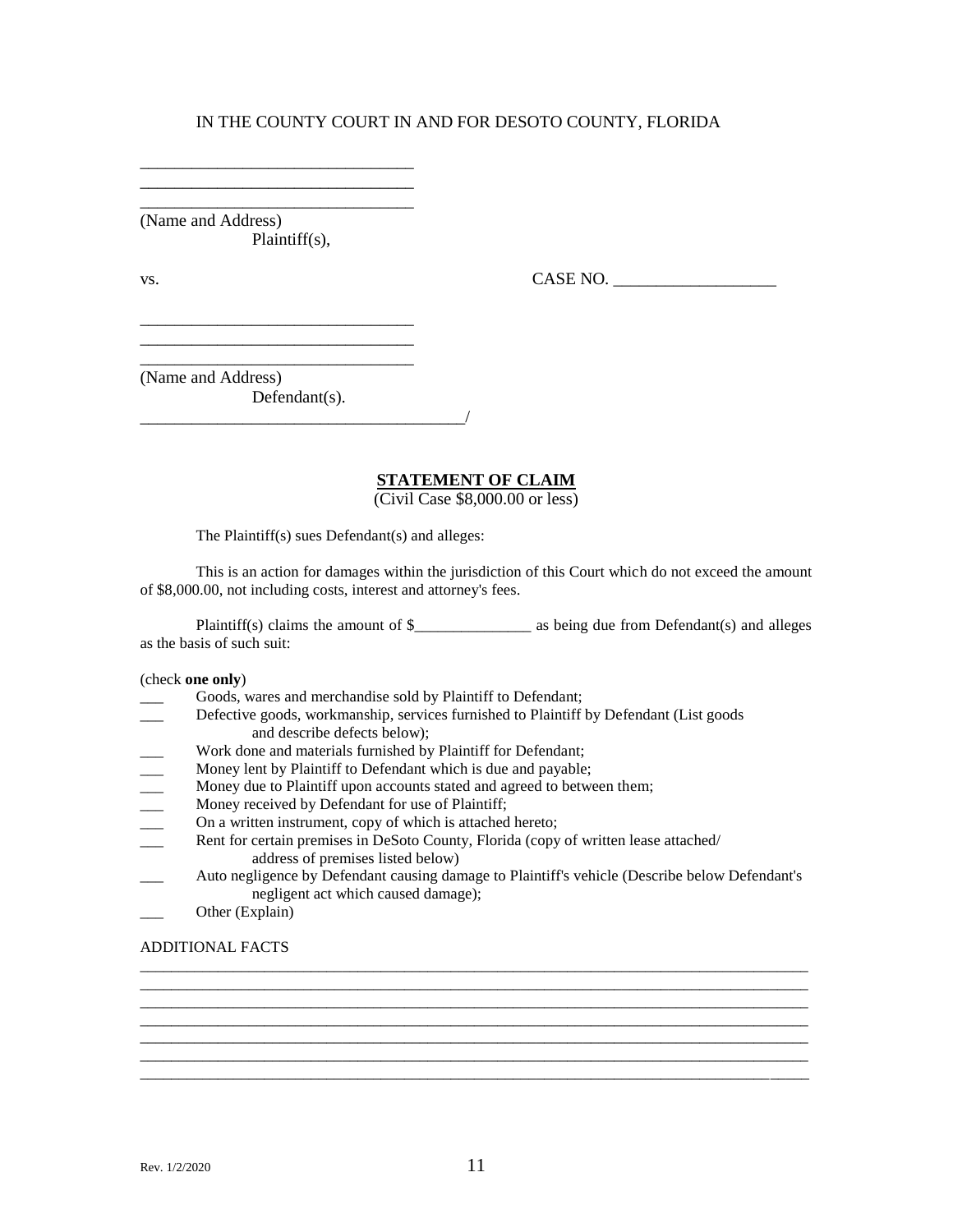Wherefore, Plaintiff(s) demand(s) judgment in the sum of \$\_\_\_\_\_\_\_\_\_\_\_\_\_\_\_\_, plus interest in the amount of \$\_\_\_\_\_\_\_\_\_\_\_\_, together with court costs, attorneys fees and any further costs which the Court may assess.

STATE OF FLORIDA, COUNTY OF \_\_\_\_\_\_\_\_\_\_\_\_\_\_\_\_.

The undersigned, being by me first duly sworn, says that: the foregoing is a just and true statement of the amount owing by the above named Defendant(s) to said Plaintiff(s), exclusive of all set-offs and just grounds for defense. Plaintiff(s) state(s) that the suit initiated by the foregoing Statement of Claim is brought in good faith and with no intention to annoy the above named Defendant(s).

Signature

Printed name of Plaintiff/Attorney

\_\_\_\_\_\_\_\_\_\_\_\_\_\_\_\_\_\_\_\_\_\_\_\_\_\_\_\_\_\_\_\_\_\_\_\_\_\_\_\_\_

\_\_\_\_\_\_\_\_\_\_\_\_\_\_\_\_\_\_\_\_\_\_\_\_\_\_\_\_\_\_\_\_\_\_\_\_\_\_\_\_\_

\_\_\_\_\_\_\_\_\_\_\_\_\_\_\_\_\_\_\_\_\_\_\_\_\_\_\_\_\_\_\_\_\_\_\_\_\_\_\_\_\_

\_\_\_\_\_\_\_\_\_\_\_\_\_\_\_\_\_\_\_\_\_\_\_\_\_\_\_\_\_\_\_\_\_\_\_\_\_\_\_\_\_\_

Address Phone: \_\_\_\_\_\_\_\_\_\_\_\_\_\_\_\_\_\_\_\_\_\_\_\_\_\_\_\_\_\_\_\_\_\_\_

Sworn to and subscribed before me by \_\_\_\_\_\_\_\_\_\_\_\_\_\_\_\_\_\_\_\_\_\_\_\_\_\_\_\_\_\_\_\_\_\_\_\_\_\_\_\_\_\_\_\_\_\_, who is personally know to me or produced \_\_\_\_\_\_\_\_\_\_\_\_\_\_\_\_\_\_\_\_\_\_\_\_\_\_\_\_\_\_\_\_\_\_\_\_\_\_\_\_\_\_\_\_\_\_\_\_\_\_ as identification this  $\_\_\_$  day of  $\_\_\_\_\_\_\_\_$ , 20 $\_\_\_\_\.\$ 

Deputy Clerk or Notary Public

Rev.  $1/2/2020$  12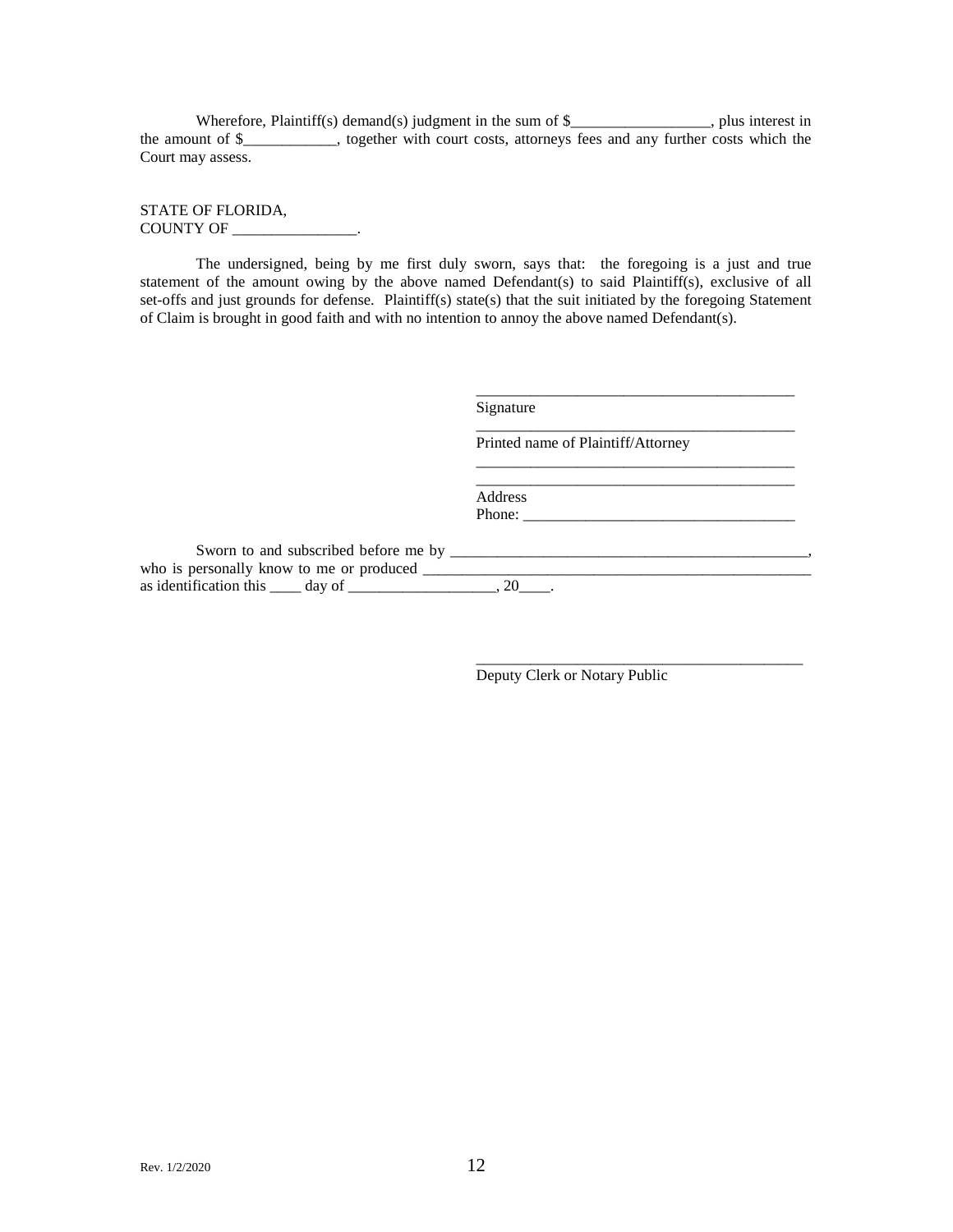\_\_\_\_\_\_\_\_\_\_\_\_\_\_\_\_\_\_\_\_\_\_\_\_\_\_\_\_\_\_\_\_ (Name and Address) Plaintiff(s),

\_\_\_\_\_\_\_\_\_\_\_\_\_\_\_\_\_\_\_\_\_\_\_\_\_\_\_\_\_\_\_\_ \_\_\_\_\_\_\_\_\_\_\_\_\_\_\_\_\_\_\_\_\_\_\_\_\_\_\_\_\_\_\_\_

\_\_\_\_\_\_\_\_\_\_\_\_\_\_\_\_\_\_\_\_\_\_\_\_\_\_\_\_\_\_\_\_ \_\_\_\_\_\_\_\_\_\_\_\_\_\_\_\_\_\_\_\_\_\_\_\_\_\_\_\_\_\_\_\_

vs.  $\begin{array}{ccc}\n & \text{CASE NO.} \\
 & \text{CASE NO.} \\
 \end{array}$ 

\_\_\_\_\_\_\_\_\_\_\_\_\_\_\_\_\_\_\_\_\_\_\_\_\_\_\_\_\_\_\_\_ (Name and Address) Defendant(s).

\_\_\_\_\_\_\_\_\_\_\_\_\_\_\_\_\_\_\_\_\_\_\_\_\_\_\_\_\_\_\_\_\_\_\_\_\_\_/

# **SUMMONS/NOTICE TO APPEAR FOR PRETRIAL CONFERENCE**

\_\_\_\_\_\_\_\_\_\_\_\_\_\_\_\_\_\_\_\_\_\_\_\_\_\_\_\_\_\_\_\_\_\_\_\_\_\_\_\_\_\_\_\_\_\_\_\_\_\_\_\_\_\_\_\_\_\_\_\_\_\_\_\_\_\_\_\_\_\_\_ \_\_\_\_\_\_\_\_\_\_\_\_\_\_\_\_\_\_\_\_\_\_\_\_\_\_\_\_\_\_\_\_\_\_\_\_\_\_\_\_\_\_\_\_\_\_\_\_\_\_\_\_\_\_\_\_\_\_\_\_\_\_\_\_\_\_\_\_\_\_\_.

STATE OF FLORIDA – NOTICE TO PLAINTIFF(S) AND DEFENDANT(S) \_\_\_\_\_\_\_

YOU ARE HEREBY NOTIFIED that you are required to appear in person or by attorney at the DeSoto County Courthouse, in Second Floor Courtroom, located at 115 E. Oak Street, Arcadia, Florida, on the \_\_\_\_\_ day of \_\_\_\_\_\_\_\_\_\_\_, 20\_\_, at \_\_\_\_\_\_\_\_\_\_\_\_ p.m. for a PRE-TRIAL CONFERENCE before a judge of this court.

# IMPORTANT – READ CAREFULLY THE CASE WILL NOT BE TRIED AT THAT TIME DO NOT BRING WITNESSES – APPEAR IN PERSON OR BY ATTORNEY

The Defendant(s) must appear in court on the date specified in order to avoid a default judgment. The Plaintiff(s) must appear to avoid having the case dismissed for lack of prosecution. A written MOTION or ANSWER to the court by the Plaintiff(s) of the Defendant(s) shall not excuse the personal appearance of a party or its attorney in the PRETRIAL CONFERENCE. The date and time of the pretrial conference CANNOT be rescheduled without good cause and prior court approval.

The purpose of the pretrial conference is to record your appearance, to determine if you admit all or part of the claim, to enable the court to determine the nature of the case, and to set the case for trial if the case cannot be resolved at the pretrial conference. You or your attorney should be prepared to confer with the court and to explain briefly the nature of your dispute, state what efforts have been made to settle the dispute, exhibit any documents necessary to prove the case, state the names and addresses of your witnesses, stipulate to the facts that will require no proof and will expedite the trial, and estimate how long it will take to try the case.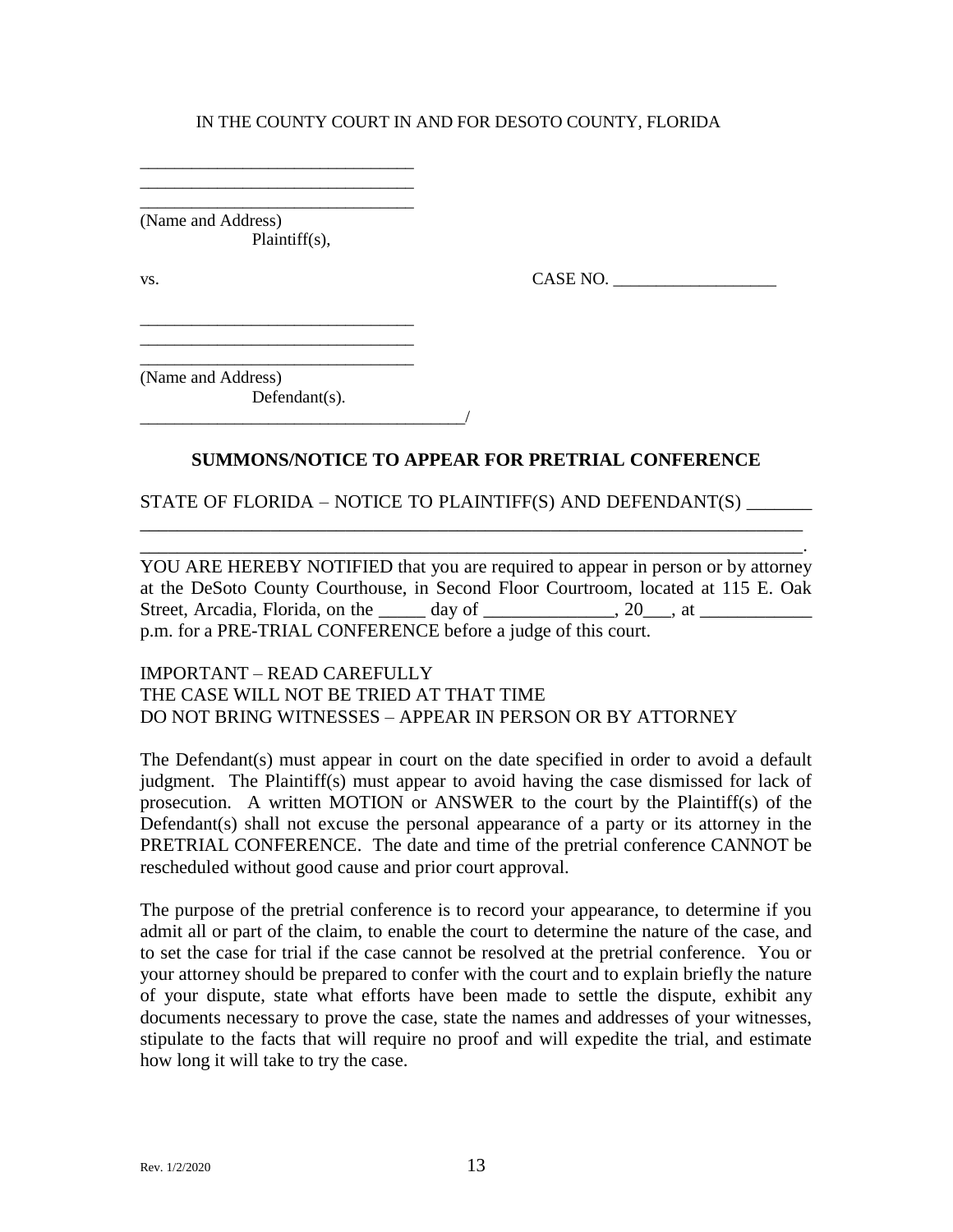If you admit the claim, but desire additional time to pay, you must come and state the circumstances to the court. The court may or may not approve a payment plan and withhold judgment or execution or levy.

**RIGHT TO VENUE. The law gives the person of company who has sued you the right to file in any one of several places as listed below. However, if you have been sued in any place other than one of these places, you, as the Defendant(s), have the right to request that the case be moved to a proper location or venue. A proper location or venue may be one of the following: (1) where the contract was entered into; (2) if the suit is on an unsecured promissory note, where the note is signed or where the maker resides; (3) if the suit is to recover property or to foreclose a lien,**  where the property is located; (4) where the event giving rise to the suit occurred; **(5) where any one or more of the Defendant(s) sued reside; (6) any location agreed to in a contract; (7) in an action for money due, if there is no agreement as to where suit may be filed, where payment is to be made.**

If you, as the Defendant(s), believe the Plaintiff(s) has/have not sued in one of these correct places, you must appear on your court date and orally request a transfer, or you must file a WRITTEN request to transfer in affidavit form (sworn to under oath) with the court 7 days prior to your first court date and send a copy to the Plaintiff(s) or Plaintiff's(s') attorney, if any.

A copy of the Complaint shall be served with this Summons.

DATED at Arcadia, DeSoto County, Florida, this \_\_\_\_\_ day of \_\_\_\_\_\_\_\_\_\_\_, 20\_\_\_.

NADIA K. DAUGHTREY CLERK OF THE COURT

By: \_\_\_\_\_\_\_\_\_\_\_\_\_\_\_\_\_\_\_\_\_\_\_\_\_\_\_\_\_\_\_\_

Deputy Clerk

If you are a person with a disability who needs any accommodation in order to participate in this proceeding, you are entitled, at no cost to you, to the provision of certain assistance. Please contact NADIA K. DAUGHTREY, CLERK OF THE COURT, at 115 E. Oak St., Arcadia, Florida 34266, telephone 863-993-4876, within 2 working days of your receipt of this Summons. If you are hearing impaired, call 1-800-955-8771, or if you are voice impaired, call 1-800-955-8770.

A copy of this Summons/Notice to Appear for Pre-Trial Conference was mailed to the Plaintiff(s) on  $\blacksquare$ 

By:\_\_\_\_\_\_\_\_\_\_\_\_\_\_\_\_\_\_\_\_\_\_\_\_\_\_\_\_

Deputy Clerk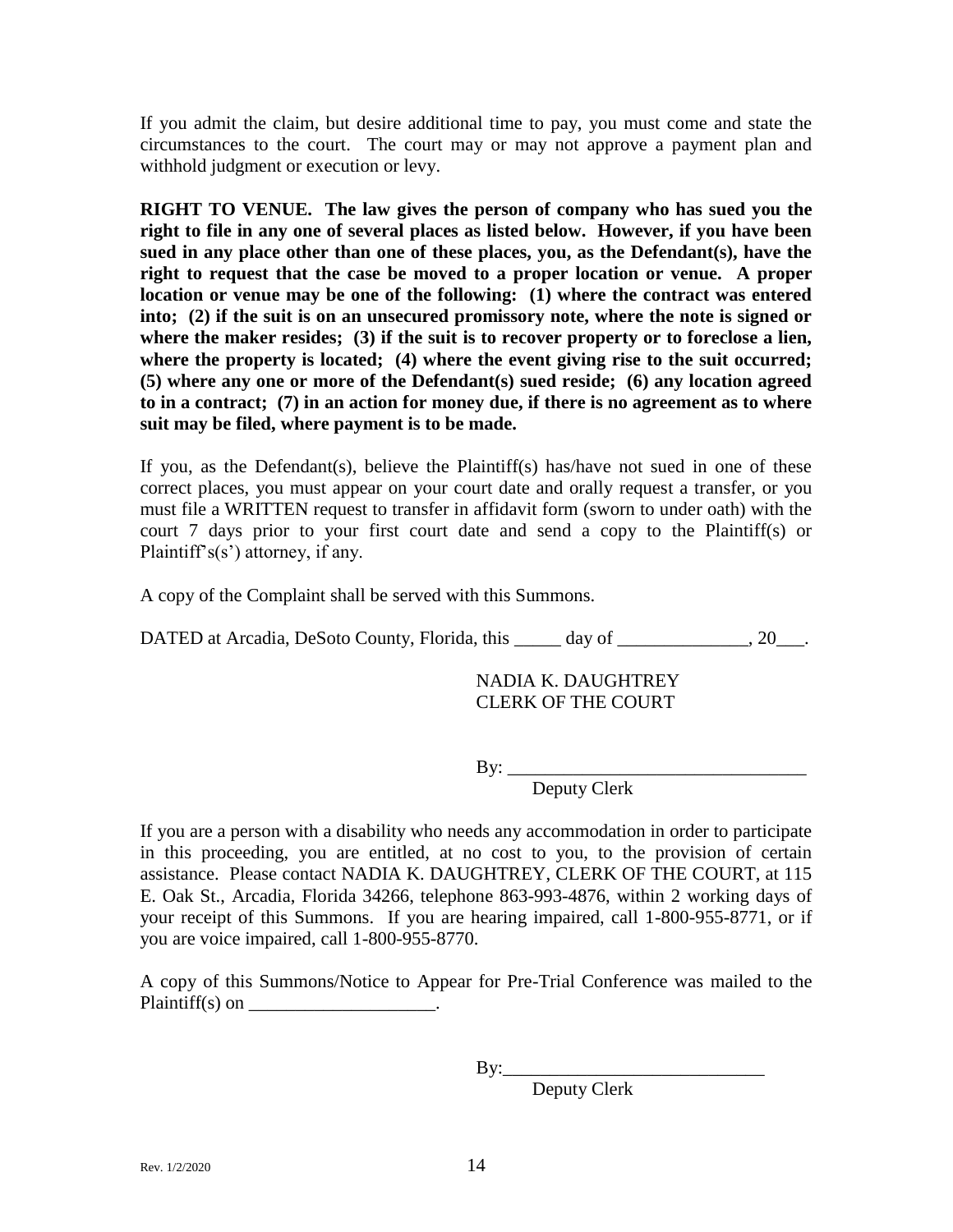\_\_\_\_\_\_\_\_\_\_\_\_\_\_\_\_\_\_\_\_\_\_\_\_\_\_\_\_\_\_\_\_ (Name and Address) Plaintiff(s),

\_\_\_\_\_\_\_\_\_\_\_\_\_\_\_\_\_\_\_\_\_\_\_\_\_\_\_\_\_\_\_\_ \_\_\_\_\_\_\_\_\_\_\_\_\_\_\_\_\_\_\_\_\_\_\_\_\_\_\_\_\_\_\_\_

\_\_\_\_\_\_\_\_\_\_\_\_\_\_\_\_\_\_\_\_\_\_\_\_\_\_\_\_\_\_\_\_ \_\_\_\_\_\_\_\_\_\_\_\_\_\_\_\_\_\_\_\_\_\_\_\_\_\_\_\_\_\_\_\_ \_\_\_\_\_\_\_\_\_\_\_\_\_\_\_\_\_\_\_\_\_\_\_\_\_\_\_\_\_\_\_\_

\_\_\_\_\_\_\_\_\_\_\_\_\_\_\_\_\_\_\_\_\_\_\_\_\_\_\_\_\_\_\_\_\_\_\_\_\_\_/

vs. CASE NO. \_\_\_\_\_\_\_\_\_\_\_\_\_\_\_\_\_\_\_

(Name and Address) Defendant(s).

#### **NON-MILITARY AFFIDAVIT**

STATE OF FLORIDA, COUNTY OF \_\_\_\_\_\_\_\_\_\_\_\_\_\_\_\_.

Before me, the undersigned authority authorized to take oath and acknowledgments in the State and County aforesaid, personally appeared who being by me first duly sworn did state as follows:

1. That the undersigned is personally familiar with the Defendant(s), \_\_\_\_\_\_\_\_\_\_\_\_\_\_\_\_ \_\_\_\_\_\_\_\_\_\_\_\_\_\_\_\_\_\_\_\_\_\_\_\_, in the above styled matter.

2. That, to the best of the Affiant's belief and information, Defendant(s) is/are not in the service of the armed forces of the United States and is/are not entitled to the relief afforded by the Soldiers and Sailors Civil Relief Act of 1940, 50 U.S.C. Sub-Section 501 et seq.

3. Defendant is currently located at \_\_\_\_\_\_\_\_\_\_\_\_\_\_\_\_\_\_\_\_\_\_\_\_\_\_\_\_\_\_\_\_\_\_\_\_\_\_\_\_\_\_\_ \_\_\_\_\_\_\_\_\_\_\_\_\_\_\_\_\_\_\_\_\_\_\_\_\_\_\_\_ and his/her occupation is: \_\_\_\_\_\_\_\_\_\_\_\_\_\_\_\_\_\_\_\_\_\_\_\_\_\_\_\_\_\_\_\_\_\_\_.

FURTHER AFFIANT SAYETH NAUGHT.

Affiant

Sworn to and subscribed before me by \_\_\_\_\_\_\_\_\_\_\_\_\_\_\_\_\_\_\_\_\_\_\_\_\_\_\_\_\_\_\_\_\_\_\_\_\_\_\_\_\_\_\_\_\_\_, who is personally know to me or produced \_\_\_\_\_\_\_\_\_\_\_\_\_\_\_\_\_\_\_\_\_\_\_\_\_\_\_\_\_\_\_\_\_\_\_\_\_\_\_\_\_\_\_\_\_\_\_\_\_\_ as identification this  $\_\_\_$  day of  $\_\_\_\_\_\_\_\_\_$ , 20 $\_\_\_\_\$ .

Deputy Clerk or Notary Public

\_\_\_\_\_\_\_\_\_\_\_\_\_\_\_\_\_\_\_\_\_\_\_\_\_\_\_\_\_\_\_\_\_\_\_\_\_\_\_\_\_

\_\_\_\_\_\_\_\_\_\_\_\_\_\_\_\_\_\_\_\_\_\_\_\_\_\_\_\_\_\_\_\_\_\_\_\_\_\_\_\_\_\_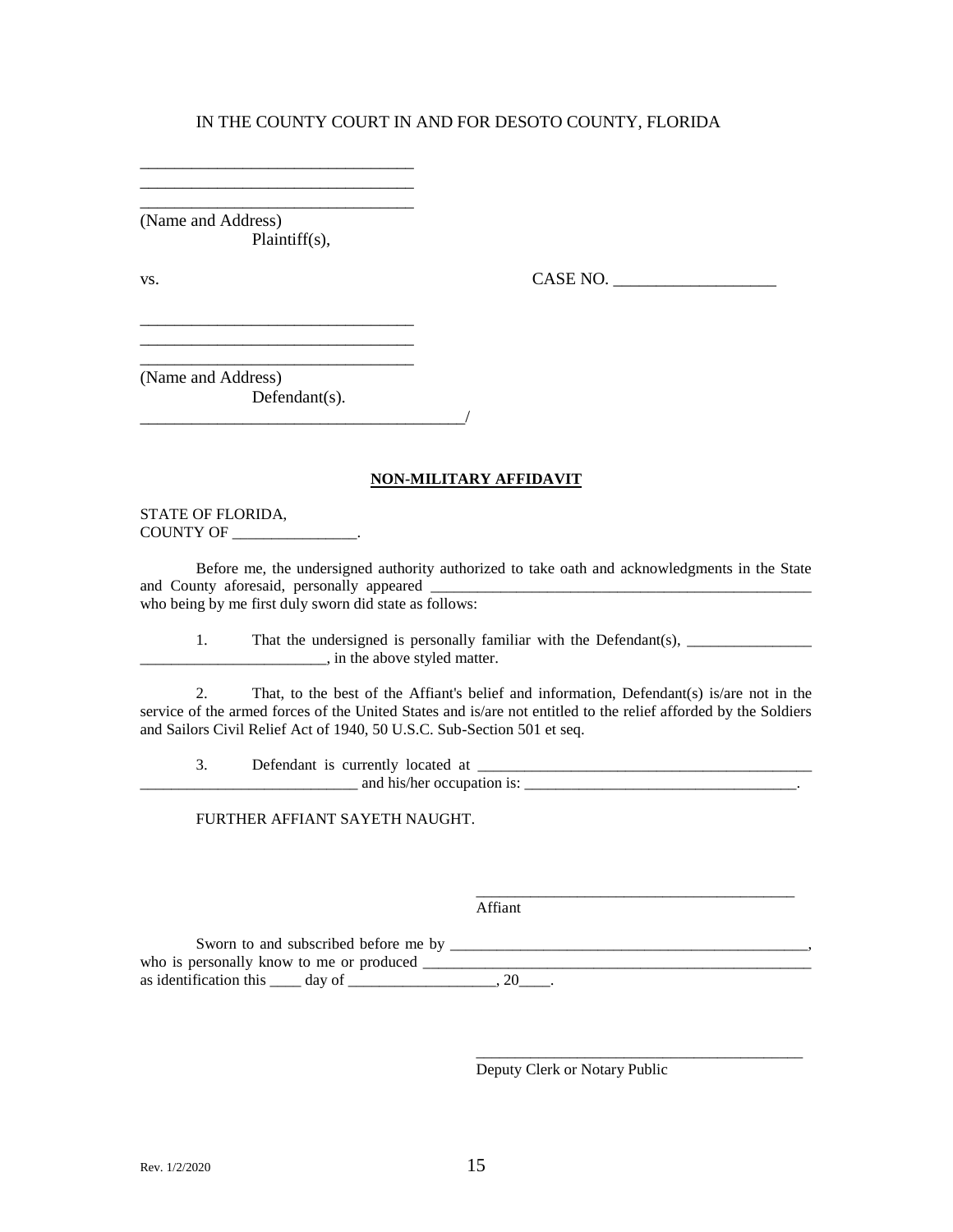\_\_\_\_\_\_\_\_\_\_\_\_\_\_\_\_\_\_\_\_\_\_\_\_\_\_\_\_\_\_\_\_ (Name and Address) Plaintiff(s),

\_\_\_\_\_\_\_\_\_\_\_\_\_\_\_\_\_\_\_\_\_\_\_\_\_\_\_\_\_\_\_\_ \_\_\_\_\_\_\_\_\_\_\_\_\_\_\_\_\_\_\_\_\_\_\_\_\_\_\_\_\_\_\_\_

\_\_\_\_\_\_\_\_\_\_\_\_\_\_\_\_\_\_\_\_\_\_\_\_\_\_\_\_\_\_\_\_ \_\_\_\_\_\_\_\_\_\_\_\_\_\_\_\_\_\_\_\_\_\_\_\_\_\_\_\_\_\_\_\_ \_\_\_\_\_\_\_\_\_\_\_\_\_\_\_\_\_\_\_\_\_\_\_\_\_\_\_\_\_\_\_\_

vs. 2008. CASE NO. 2008. CASE NO. 2008. CASE NO. 2008. 2009. CASE NO. 2008. 2009. CASE NO. 2008. 2014. 2015. 2016. 2017. 2018. 2019. 2017. 2018. 2019. 2017. 2018. 2019. 2017. 2018. 2019. 2017. 2018. 2019. 2019. 2019. 2019.

(Name and Address) Defendant(s).

\_\_\_\_\_\_\_\_\_\_\_\_\_\_\_\_\_\_\_\_\_\_\_\_\_\_\_\_\_\_\_\_\_\_\_\_\_\_/

#### **AFFIDAVIT OF NON-COMPLIANCE WITH STIPULATION/AGREEMENT**

STATE OF FLORIDA, COUNTY OF \_\_\_\_\_\_\_\_\_\_\_\_\_\_\_\_.

Before me, the undersigned authority authorized to take oath and acknowledgments in the State and County aforesaid, personally appeared \_\_\_\_\_\_\_\_\_\_\_\_\_\_\_\_\_\_\_\_\_\_\_\_\_\_\_\_\_\_\_\_\_\_\_\_\_\_\_\_\_\_\_\_\_\_\_\_\_ who being by me first duly sworn did state as follows:

1. I am the records custodian for the Plaintiff(s) and I am in full charge and familiar with the books and accounts of Plaintiff(s). I have ascertained that the above-named Defendant(s) is/are justly and duly indebted to the said Plaintiff(s) at the time of filing the lawsuit for the sum of \$\_\_\_\_\_\_\_\_\_\_\_\_\_\_\_\_, plus prejudgment interest in the sum of \$\_\_\_\_\_\_\_\_, for a total sum sued upon of \$\_\_\_\_\_\_\_\_\_\_\_\_.

2. Affiant further states that Defendant(s) have failed to comply with said Stipulation/ Agreement entered into between the parties either at or prior to Pre-Trial Conference.

3. Further Affiant states that the sum of \$\_\_\_\_\_\_\_\_\_\_\_\_\_\_\_ is still due and owing.

4. The Plaintiff(s) move(s) this Court for entry of a Final Judgment against Defendant(s), \_\_\_\_\_\_\_\_\_\_\_\_\_\_\_\_\_\_\_\_\_\_\_\_\_\_\_\_\_\_\_\_\_\_\_, without further notice.

#### FURTHER AFFIANT SAYETH NAUGHT.

Affiant

Sworn to and subscribed before me by \_\_\_\_\_\_\_\_\_\_\_\_\_\_\_\_\_\_\_\_\_\_\_\_\_\_\_\_\_\_\_\_\_\_\_\_\_\_\_\_\_\_\_\_\_\_, who is personally know to me or produced \_\_\_\_\_\_\_\_\_\_\_\_\_\_\_\_\_\_\_\_\_\_\_\_\_\_\_\_\_\_\_\_\_\_\_\_\_\_\_\_\_\_\_\_\_\_\_\_\_\_ as identification this  $\_\_\_$  day of  $\_\_\_\_\_\_\_\_\_$ , 20 $\_\_\_\_\_\.\$ 

Deputy Clerk or Notary Public

\_\_\_\_\_\_\_\_\_\_\_\_\_\_\_\_\_\_\_\_\_\_\_\_\_\_\_\_\_\_\_\_\_\_\_\_\_\_\_\_\_

\_\_\_\_\_\_\_\_\_\_\_\_\_\_\_\_\_\_\_\_\_\_\_\_\_\_\_\_\_\_\_\_\_\_\_\_\_\_\_\_\_\_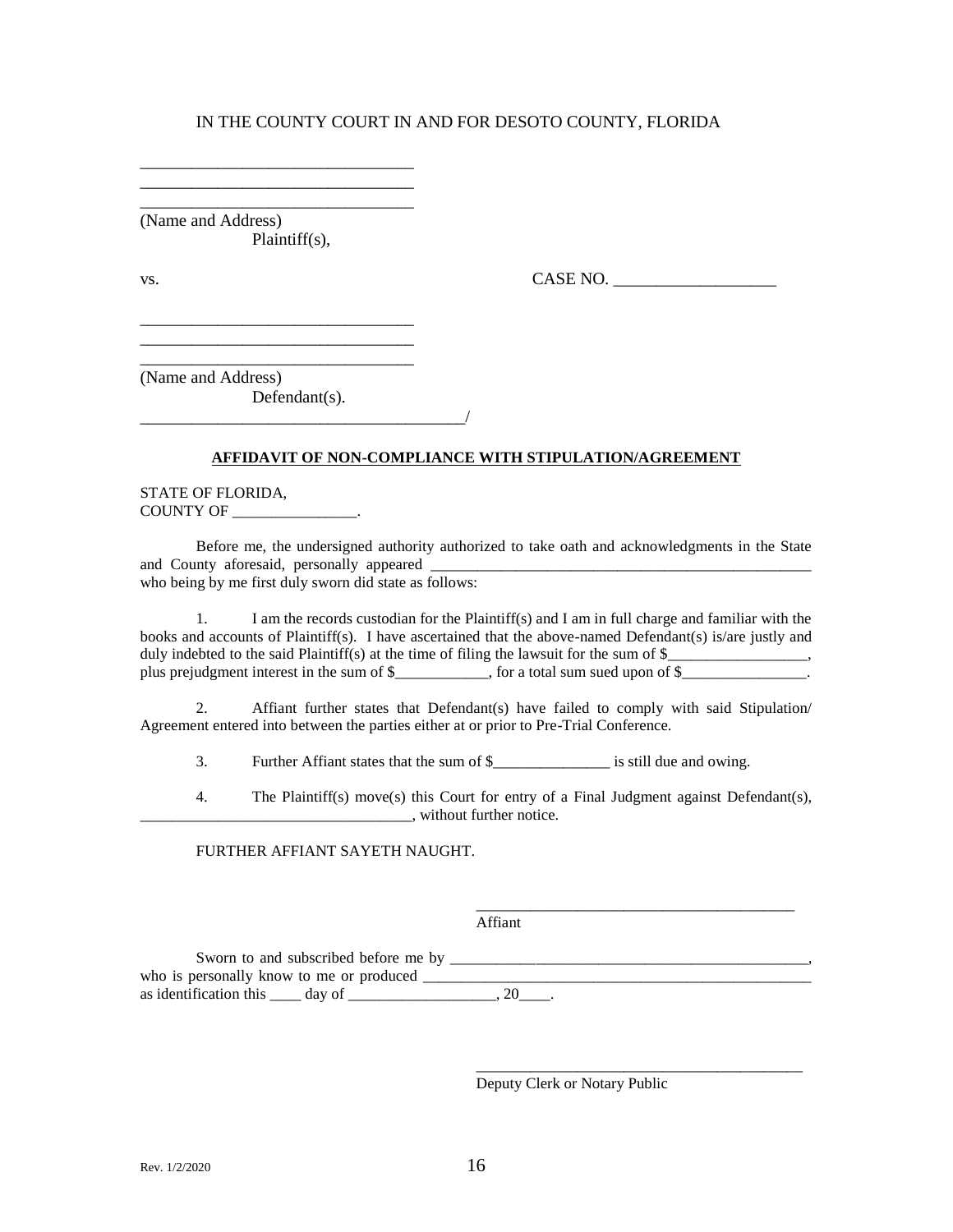\_\_\_\_\_\_\_\_\_\_\_\_\_\_\_\_\_\_\_\_\_\_\_\_\_\_\_\_\_\_\_\_ (Name and Address) Plaintiff(s),

\_\_\_\_\_\_\_\_\_\_\_\_\_\_\_\_\_\_\_\_\_\_\_\_\_\_\_\_\_\_\_\_ \_\_\_\_\_\_\_\_\_\_\_\_\_\_\_\_\_\_\_\_\_\_\_\_\_\_\_\_\_\_\_\_

\_\_\_\_\_\_\_\_\_\_\_\_\_\_\_\_\_\_\_\_\_\_\_\_\_\_\_\_\_\_\_\_

\_\_\_\_\_\_\_\_\_\_\_\_\_\_\_\_\_\_\_\_\_\_\_\_\_\_\_\_\_\_\_\_

\_\_\_\_\_\_\_\_\_\_\_\_\_\_\_\_\_\_\_\_\_\_\_\_\_\_\_\_\_\_\_\_\_\_\_\_\_\_/

vs. CASE NO. \_\_\_\_\_\_\_\_\_\_\_\_\_\_\_\_\_\_\_

(Name and Address) Defendant(s).

#### **NOTICE OF VOLUNTARY DISMISSAL**

 $\blacksquare$ 

No property having been seized or placed into the custody of the Court, the Plaintiff(s), \_\_\_\_\_\_\_\_\_  $\Box$  hereby dismisses this action against Defendant(s)  $\Box$ 

\_\_\_\_\_\_\_\_\_\_\_\_\_\_\_\_\_\_\_\_\_\_\_\_\_\_\_\_\_\_\_\_\_\_

I certify that a copy has been furnished by mail or hand delivery to Defendant(s):

Name and Address

on this \_\_\_\_\_\_\_ day of \_\_\_\_\_\_\_\_\_\_\_\_\_\_\_\_\_\_, 20\_\_\_\_.

Signature

Name and Address

\_\_\_\_\_\_\_\_\_\_\_\_\_\_\_\_\_\_\_\_\_\_\_\_\_\_\_\_\_\_\_\_\_\_\_\_\_\_\_\_\_

\_\_\_\_\_\_\_\_\_\_\_\_\_\_\_\_\_\_\_\_\_\_\_\_\_\_\_\_\_\_\_\_\_\_\_\_\_\_\_\_\_

\_\_\_\_\_\_\_\_\_\_\_\_\_\_\_\_\_\_\_\_\_\_\_\_\_\_\_\_\_\_\_\_\_\_\_\_\_\_\_\_\_

\_\_\_\_\_\_\_\_\_\_\_\_\_\_\_\_\_\_\_\_\_\_\_\_\_\_\_\_\_\_\_\_\_\_\_\_\_\_\_\_\_\_

STATE OF FLORIDA, COUNTY OF \_\_\_\_\_\_\_\_\_\_\_\_\_\_\_\_\_.

Sworn to and subscribed before me by \_\_\_\_\_\_\_\_\_\_\_\_\_\_\_\_\_\_\_\_\_\_\_\_\_\_\_\_\_\_\_\_\_\_\_\_\_\_\_\_\_\_\_\_\_\_, who is personally know to me or produced \_\_\_\_\_\_\_\_\_\_\_\_\_\_\_\_\_\_\_\_\_\_\_\_\_\_\_\_\_\_\_\_\_\_\_\_\_\_\_\_\_\_\_\_\_\_\_\_\_\_ as identification this  $\_\_\_$  day of  $\_\_\_\_\_\_\_\_\_$ , 20 $\_\_\_\_\$ .

Deputy Clerk or Notary Public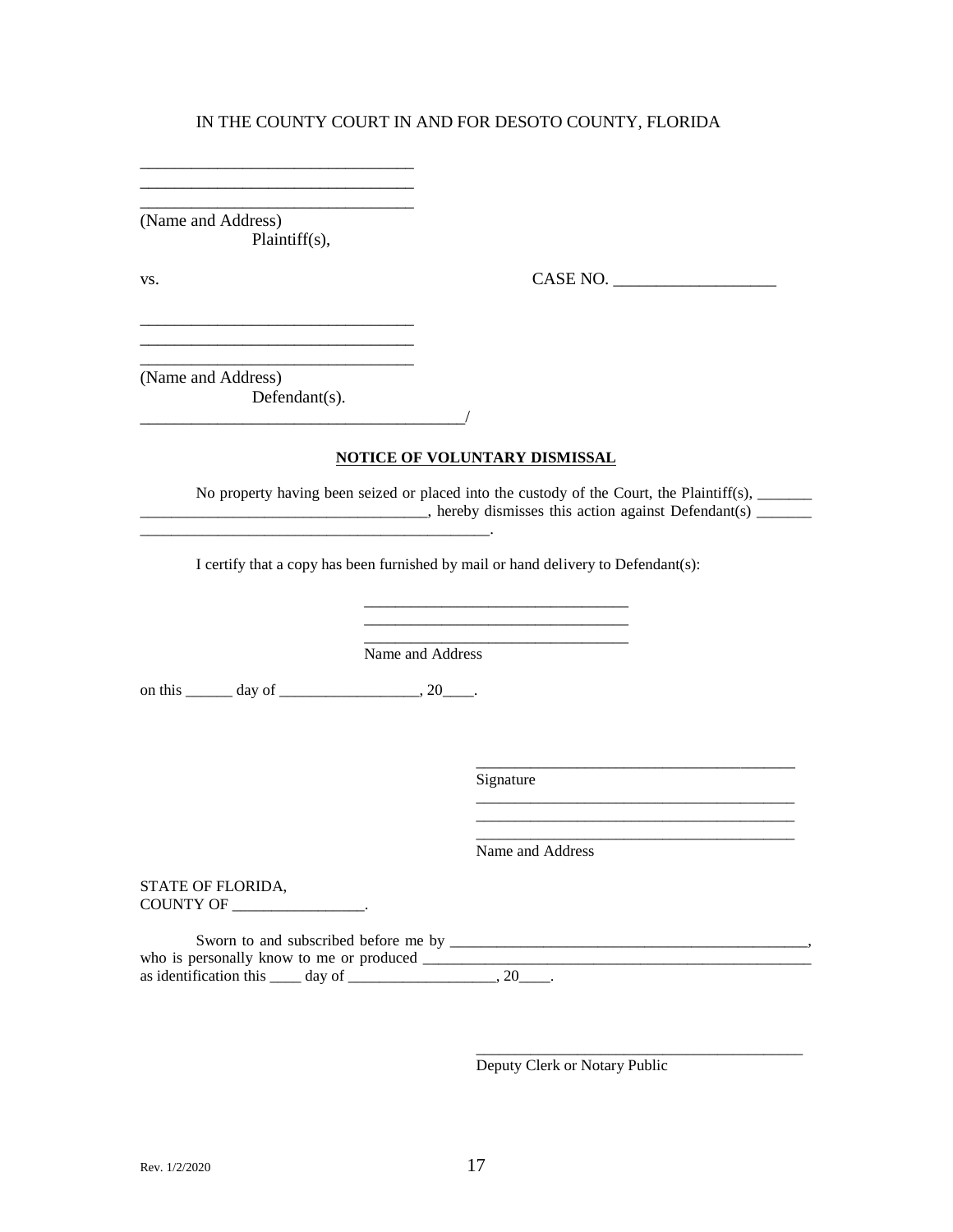\_\_\_\_\_\_\_\_\_\_\_\_\_\_\_\_\_\_\_\_\_\_\_\_\_\_\_\_\_\_\_\_ (Name and Address) Plaintiff(s),

\_\_\_\_\_\_\_\_\_\_\_\_\_\_\_\_\_\_\_\_\_\_\_\_\_\_\_\_\_\_\_\_ \_\_\_\_\_\_\_\_\_\_\_\_\_\_\_\_\_\_\_\_\_\_\_\_\_\_\_\_\_\_\_\_

\_\_\_\_\_\_\_\_\_\_\_\_\_\_\_\_\_\_\_\_\_\_\_\_\_\_\_\_\_\_\_\_

\_\_\_\_\_\_\_\_\_\_\_\_\_\_\_\_\_\_\_\_\_\_\_\_\_\_\_\_\_\_\_\_

vs. 2008. CASE NO. 2008. CASE NO. 2008. CASE NO. 2008. 2009. CASE NO. 2008. 2009. CASE NO. 2008. 2014. 2015. 2016. 2017. 2018. 2019. 2017. 2018. 2019. 2017. 2018. 2019. 2017. 2018. 2019. 2017. 2018. 2019. 2019. 2019. 2019.

\_\_\_\_\_\_\_\_\_\_\_\_\_\_\_\_\_\_\_\_\_\_\_\_\_\_\_\_\_\_\_\_\_\_\_\_\_\_\_\_\_\_\_\_\_\_\_\_\_\_\_\_\_\_\_\_\_\_\_\_\_\_\_\_\_\_\_\_\_\_\_\_\_\_\_\_\_\_\_\_\_\_\_\_.

(Name and Address) Defendant(s).

\_\_\_\_\_\_\_\_\_\_\_\_\_\_\_\_\_\_\_\_\_\_\_\_\_\_\_\_\_.

\_\_\_\_\_\_\_\_\_\_\_\_\_\_\_\_\_\_\_\_\_\_\_\_\_\_\_\_\_\_\_\_\_\_\_\_\_\_/

#### **AFFIDAVIT OF PLAINTIFF'S CLAIM**

STATE OF FLORIDA, COUNTY OF \_\_\_\_\_\_\_\_\_\_\_\_\_\_\_\_\_\_\_\_.

The undersigned, being by me first duly sworn, says that: (Check **one only**)

 $\frac{1}{2}$  He/She is the Plaintiff in the above styled cause.

\_\_\_\_ 2. He/She is the \_\_\_\_\_\_\_\_\_\_\_\_\_\_\_\_\_\_ of \_\_\_\_\_\_\_\_\_\_\_\_\_\_\_\_\_\_\_\_\_\_\_\_\_\_\_\_\_\_\_\_\_\_\_\_\_\_, a corporation organized, existing, and doing business under and by virtue of the laws of the State of

\_\_\_\_\_\_\_\_\_\_\_\_\_\_\_\_\_\_\_\_\_. 3. He/She is a co-partner the co-partnership doing business under the firm name, style, and description of \_\_\_\_\_\_\_\_\_\_\_\_\_\_\_\_\_\_\_\_\_\_\_\_\_\_\_\_\_\_\_, composed of the following co-partners, to-wit:

 $\frac{4}{\sqrt{2}}$  4. He/She is sole trader doing business as  $\frac{4}{\sqrt{2}}$ 

As such, the Affiant states that he/she is familiar with the records of the business of said Plaintiff(s), and that he/she has personal knowledge of the facts concerning this matter.

There is due and owing to the Plaintiff(s) by the Defendant(s), after the allowance of all just credit, deductions and set-offs, the following:

Signature of Affiant

\_\_\_\_\_\_\_\_\_\_\_\_\_\_\_\_\_\_\_\_\_\_\_\_\_\_\_\_\_\_\_\_\_\_\_\_\_\_\_\_\_

\_\_\_\_\_\_\_\_\_\_\_\_\_\_\_\_\_\_\_\_\_\_\_\_\_\_\_\_\_\_\_\_\_\_\_\_\_\_\_\_\_ \_\_\_\_\_\_\_\_\_\_\_\_\_\_\_\_\_\_\_\_\_\_\_\_\_\_\_\_\_\_\_\_\_\_\_\_\_\_\_\_\_ \_\_\_\_\_\_\_\_\_\_\_\_\_\_\_\_\_\_\_\_\_\_\_\_\_\_\_\_\_\_\_\_\_\_\_\_\_\_\_\_\_

Name and Address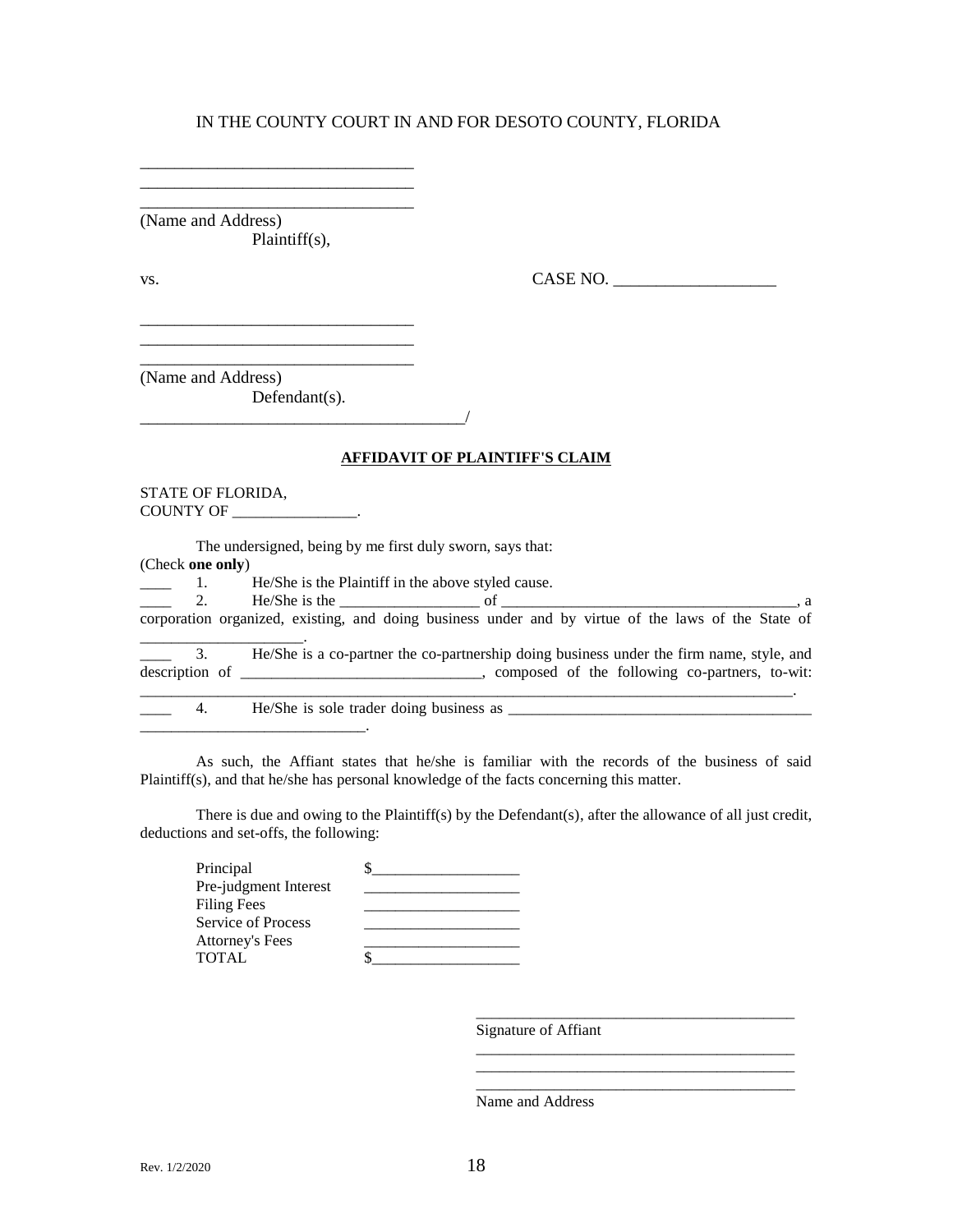| Sworn to and subscribed before me by     |  |
|------------------------------------------|--|
| who is personally know to me or produced |  |
| as identification this day of            |  |

Deputy Clerk or Notary Public

\_\_\_\_\_\_\_\_\_\_\_\_\_\_\_\_\_\_\_\_\_\_\_\_\_\_\_\_\_\_\_\_\_\_\_\_\_\_\_\_\_\_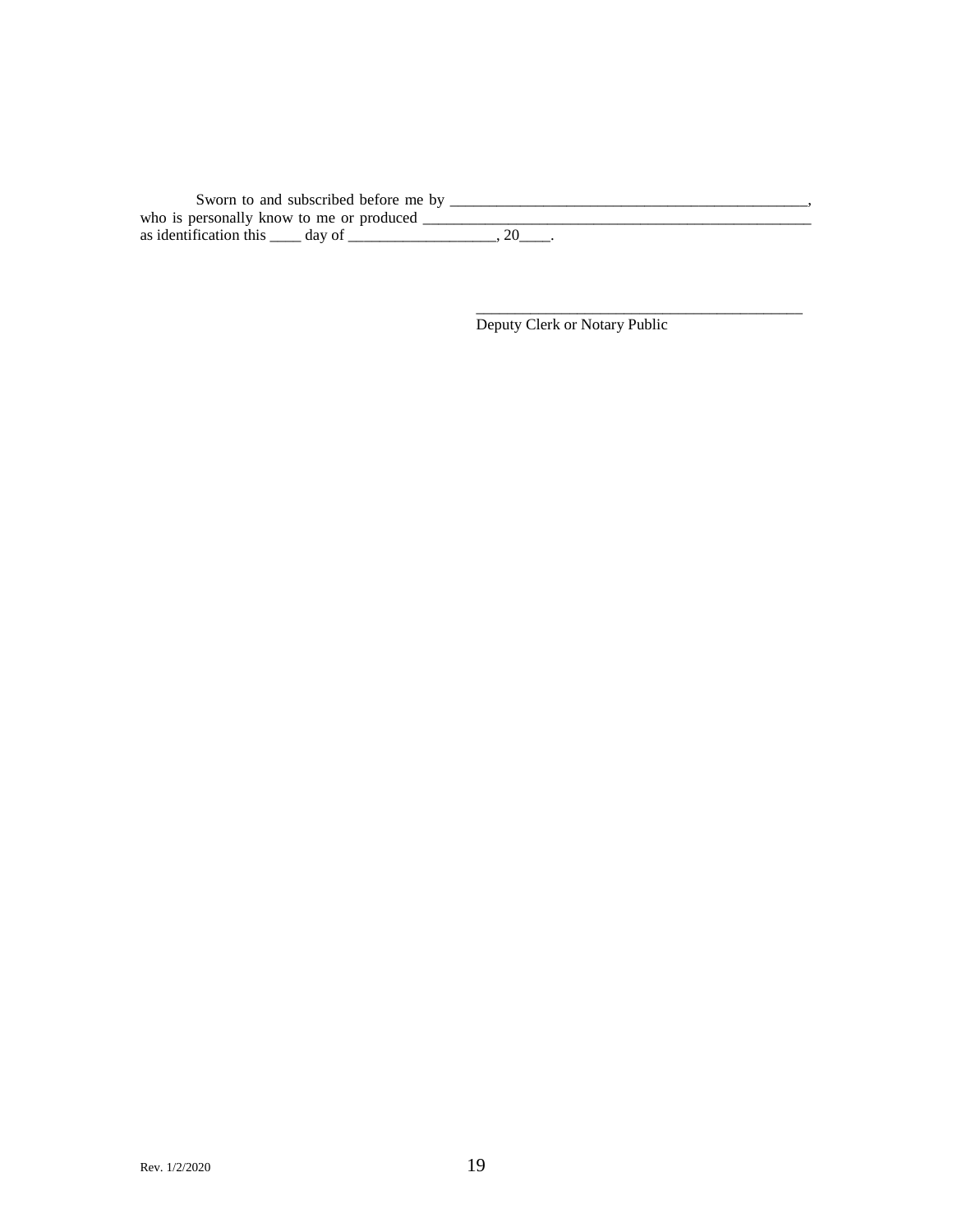\_\_\_\_\_\_\_\_\_\_\_\_\_\_\_\_\_\_\_\_\_\_\_\_\_\_\_\_\_\_\_\_ (Name and Address) Plaintiff(s),

\_\_\_\_\_\_\_\_\_\_\_\_\_\_\_\_\_\_\_\_\_\_\_\_\_\_\_\_\_\_\_\_ \_\_\_\_\_\_\_\_\_\_\_\_\_\_\_\_\_\_\_\_\_\_\_\_\_\_\_\_\_\_\_\_

\_\_\_\_\_\_\_\_\_\_\_\_\_\_\_\_\_\_\_\_\_\_\_\_\_\_\_\_\_\_\_\_

\_\_\_\_\_\_\_\_\_\_\_\_\_\_\_\_\_\_\_\_\_\_\_\_\_\_\_\_\_\_\_\_

vs. CASE NO. \_\_\_\_\_\_\_\_\_\_\_\_\_\_\_\_\_\_\_

(Name and Address) Defendant(s).  $\overline{\phantom{a}}$ 

Plaintiff(s), the Court of the Court of the Court of the Court of the Court of the Court of the Court of the Court of the Court of the Court of the Court of the Court of the Court of the Court of the Court of the Court of to include an enforcement paragraph in any Final Judgment entered in this cause requiring the Defendant(s) to complete a Fact Information Sheet and to return it to the Plaintiff(s) within 45 days from the date of the final judgment, unless the final judgment is satisfied or a motion for new trial or notice of appeal is filed.

**MOTION FOR ENFORCEMENT PARAGRAPH**

Signed this  $\qquad \qquad \text{day of} \qquad \qquad .20 \qquad .$ 

Plaintiff

\_\_\_\_\_\_\_\_\_\_\_\_\_\_\_\_\_\_\_\_\_\_\_\_\_\_\_\_\_\_\_\_\_\_\_

\_\_\_\_\_\_\_\_\_\_\_\_\_\_\_\_\_\_\_\_\_\_\_\_\_\_\_\_\_\_\_\_\_\_\_\_

I HEREBY CERTIFY that a copy of the foregoing has been furnished to  $\text{Defendant}(s), \_\_\_\_\_\_\_\_\_\_\_\_$ \_\_\_\_\_\_\_\_\_\_\_\_\_\_\_\_\_\_\_\_\_\_\_\_\_\_\_\_\_\_\_\_\_\_\_\_\_\_\_\_\_\_\_\_\_\_\_\_\_by U. S. Mail this \_\_\_\_\_

day of  $\qquad \qquad .20$ .

Plaintiff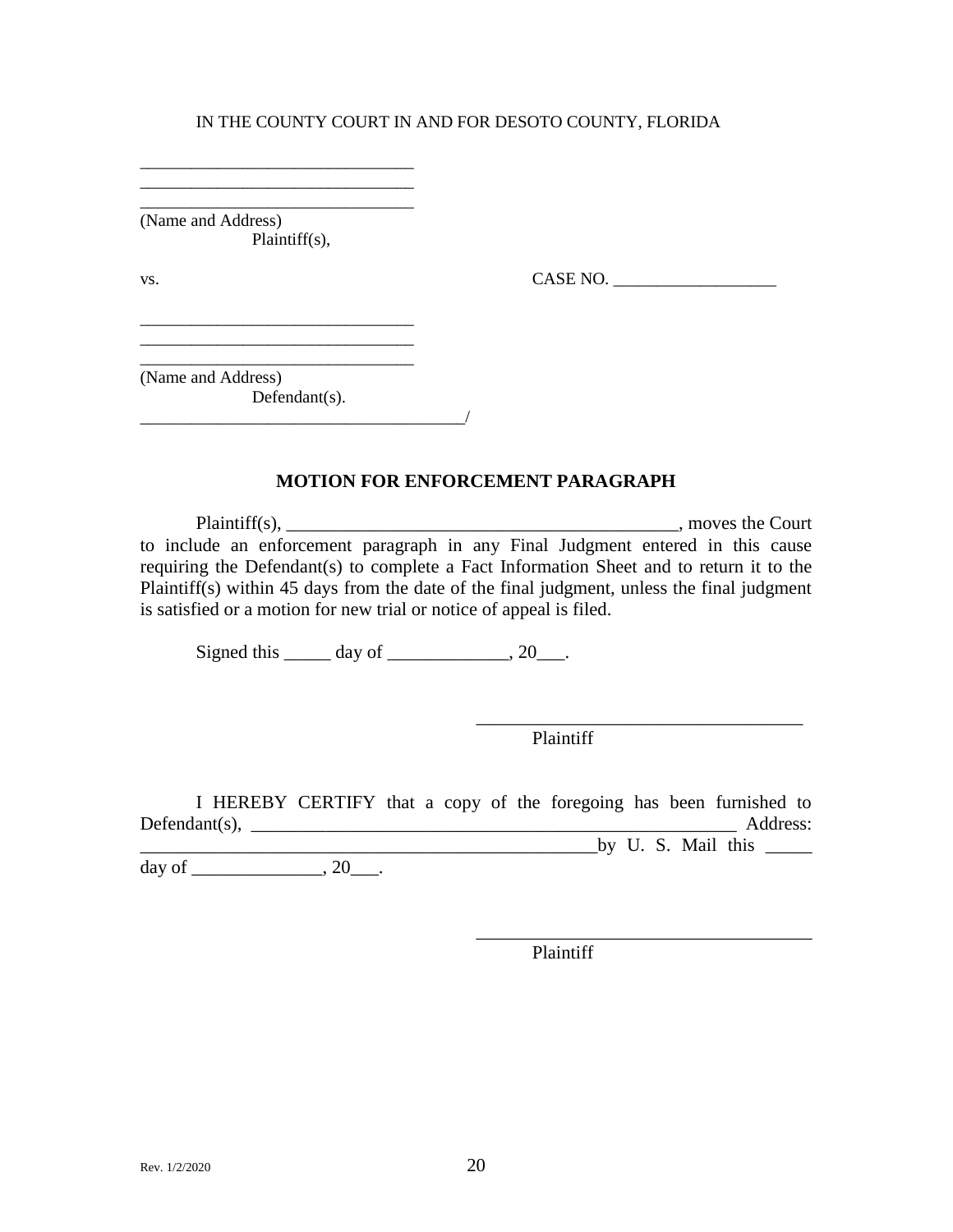\_\_\_\_\_\_\_\_\_\_\_\_\_\_\_\_\_\_\_\_\_\_\_\_\_\_\_\_\_\_\_\_ (Name and Address) Plaintiff(s),

\_\_\_\_\_\_\_\_\_\_\_\_\_\_\_\_\_\_\_\_\_\_\_\_\_\_\_\_\_\_\_\_

\_\_\_\_\_\_\_\_\_\_\_\_\_\_\_\_\_\_\_\_\_\_\_\_\_\_\_\_\_\_\_\_

\_\_\_\_\_\_\_\_\_\_\_\_\_\_\_\_\_\_\_\_\_\_\_\_\_\_\_\_\_\_\_\_ \_\_\_\_\_\_\_\_\_\_\_\_\_\_\_\_\_\_\_\_\_\_\_\_\_\_\_\_\_\_\_\_

vs. CASE NO. \_\_\_\_\_\_\_\_\_\_\_\_\_\_\_\_\_\_\_

(Name and Address) Defendant(s).

\_\_\_\_\_\_\_\_\_\_\_\_\_\_\_\_\_\_\_\_\_\_\_\_\_\_\_\_\_\_\_\_\_\_\_\_\_\_/

#### **FINAL JUDGMENT (Non-Compliance with Stipulation/Agreement)**

THIS CAUSE having come before the Court on Plaintiff(s)'s Affidavit of Non-Compliance with Stipulation/Agreement stating Defendant(s)'s default on said Stipulation/Agreement previously entered into between the parties, and the Court being otherwise fully advised in the premises, it is hereby

| ADJUDGED that Plaintiff(s) |                                |  |
|----------------------------|--------------------------------|--|
| whose address is           |                                |  |
| recovers from Defendant(s) |                                |  |
| the sum of $\mathcal S$    | for which let execution issue. |  |

All amounts awarded in this judgment will accrue interest at the rate of 5.53% per annum from the date of this judgment until paid in full.

DONE AND ORDERED at Arcadia, DeSoto County, Florida, this \_\_\_\_\_ day of \_\_\_\_\_\_\_\_\_\_,  $20$ \_\_\_\_\_.

> \_\_\_\_\_\_\_\_\_\_\_\_\_\_\_\_\_\_\_\_\_\_\_\_\_\_\_\_\_\_\_\_\_\_\_\_\_\_\_\_\_\_ COUNTY JUDGE

Copies furnished to: Plaintiff(s) Defendant(s)

Judicial Assistant

\_\_\_\_\_\_\_\_\_\_\_\_\_\_\_\_\_\_\_\_\_\_\_\_\_\_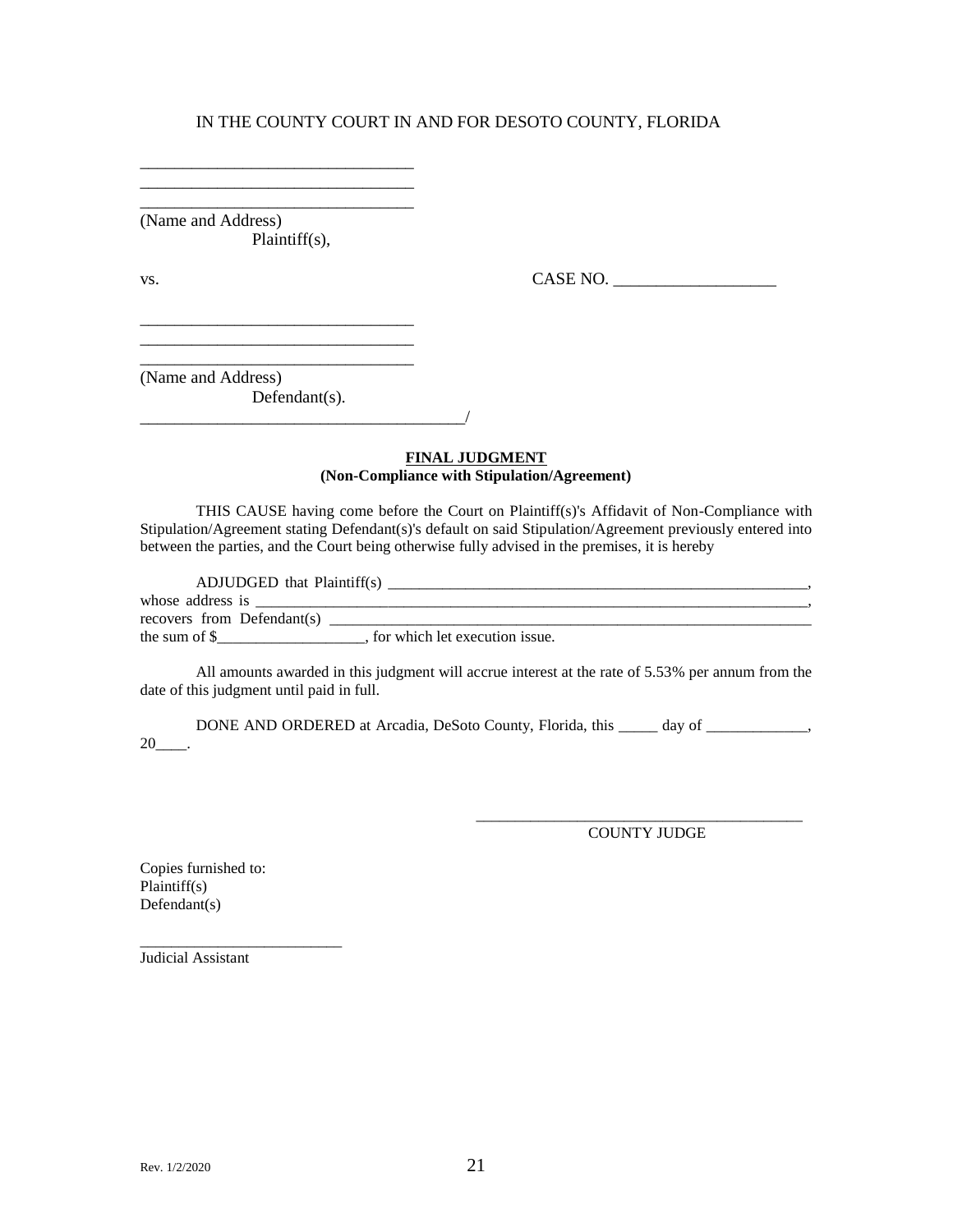\_\_\_\_\_\_\_\_\_\_\_\_\_\_\_\_\_\_\_\_\_\_\_\_\_\_\_\_\_\_\_\_ (Name and Address) Plaintiff(s),

\_\_\_\_\_\_\_\_\_\_\_\_\_\_\_\_\_\_\_\_\_\_\_\_\_\_\_\_\_\_\_\_

\_\_\_\_\_\_\_\_\_\_\_\_\_\_\_\_\_\_\_\_\_\_\_\_\_\_\_\_\_\_\_\_

\_\_\_\_\_\_\_\_\_\_\_\_\_\_\_\_\_\_\_\_\_\_\_\_\_\_\_\_\_\_\_\_

vs. CASE NO. \_\_\_\_\_\_\_\_\_\_\_\_\_\_\_\_\_\_\_

(Name and Address) Defendant(s).

#### **SATISFACTION OF JUDGMENT**

 $\overline{\phantom{a}}$ 

KNOW ALL MEN BY THESE PRESENTS: That \_\_\_\_\_\_\_\_\_\_\_\_\_\_\_\_\_\_\_\_\_\_\_\_\_\_\_\_\_\_\_\_\_\_\_\_\_ \_\_\_\_\_\_\_\_\_\_\_\_\_\_\_\_\_\_\_\_\_\_\_, the Plaintiff(s) in the above styled cause, wherein a Judgment was rendered on \_\_\_\_\_\_\_\_\_\_\_\_\_\_\_\_\_\_\_\_\_\_\_\_\_\_\_\_\_, in the above named Court for \$\_\_\_\_\_\_\_\_\_\_\_\_\_\_\_\_\_\_\_\_\_\_\_\_\_\_\_\_ (\_\_\_\_\_\_\_\_\_\_\_\_\_\_\_\_\_\_\_\_\_\_\_\_\_\_\_\_\_\_\_\_\_\_\_\_\_\_\_\_\_DOLLARS AND CENTS) against \_\_\_\_\_\_\_\_\_\_\_\_\_\_\_\_ **Example 2.1** The Defendant(s) herein, said Judgment being duly recorded in Official Records Book \_\_\_\_\_\_\_, Page \_\_\_\_\_\_\_, and the Certified Copy of Judgment recorded in Book \_\_\_\_\_\_\_, Page \_\_\_\_\_\_\_\_, of the Public Records of \_\_\_\_\_\_\_\_\_\_\_\_\_\_\_\_\_\_\_\_\_\_\_ County, Florida, do hereby acknowledge full payment and satisfaction thereof and hereby consent the same to be satisfied of record.

| Witness                               | Plaintiff                                                                                                                        |
|---------------------------------------|----------------------------------------------------------------------------------------------------------------------------------|
| Witness                               | Address                                                                                                                          |
| Witness                               | Plaintiff                                                                                                                        |
| Witness                               | Address                                                                                                                          |
| STATE OF FLORIDA,<br><b>COUNTY OF</b> | Sworn to and subscribed before me this ______ day of ____________, 20___, by _________<br>, who is/are personally known to me or |
| have produced                         | as identification.                                                                                                               |

Deputy Clerk or Notary Public

\_\_\_\_\_\_\_\_\_\_\_\_\_\_\_\_\_\_\_\_\_\_\_\_\_\_\_\_\_\_\_\_\_\_\_\_\_\_\_\_\_\_\_

(SEAL ABOVE)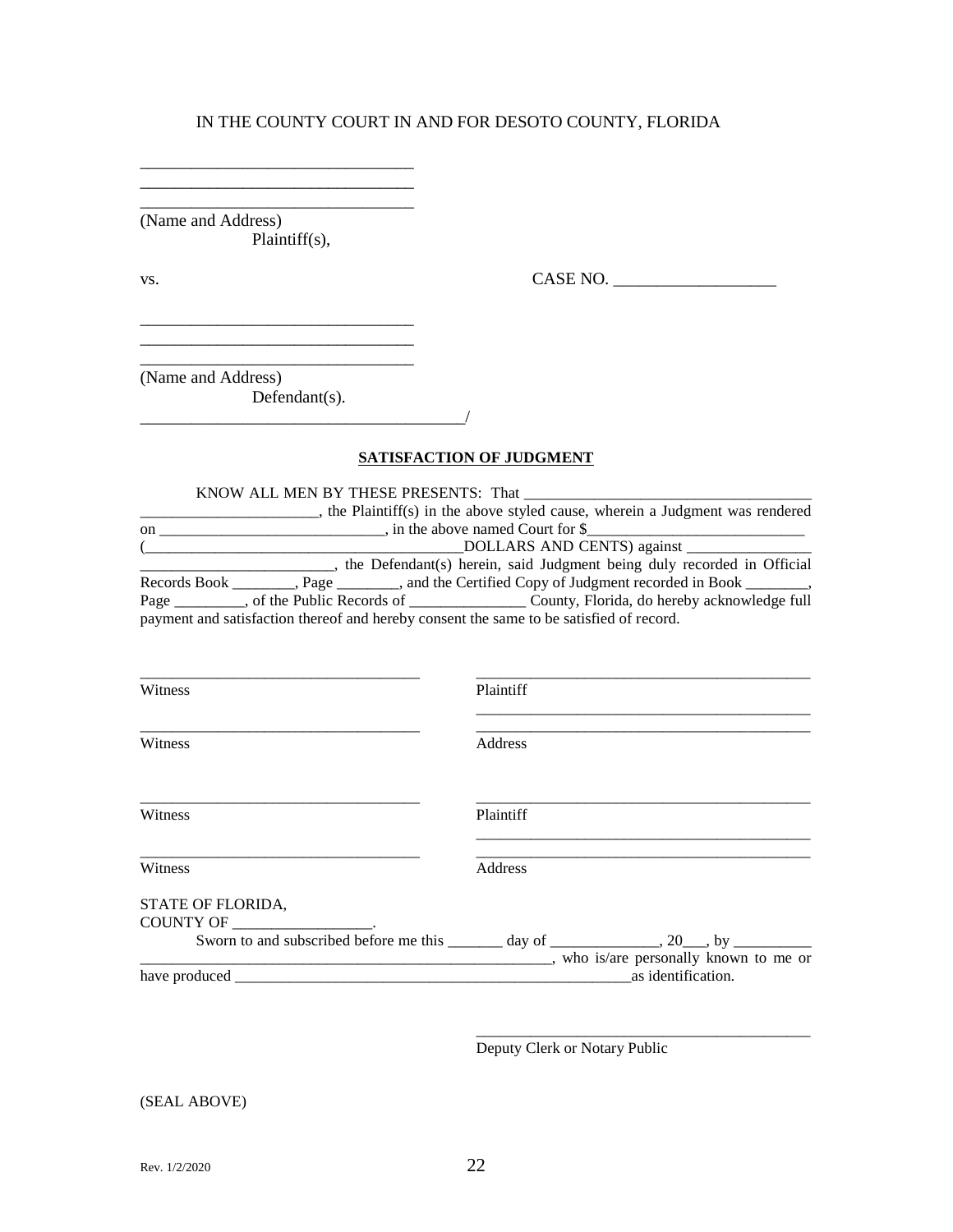# **FORM 1.998. FINAL DISPOSITION FORM**

This form shall be filed by the prevailing party with the Clerk of Court for the purpose of reporting uniform case data pursuant to Florida Statutes section 25.075. (See instructions on the reverse of the form.)

# I. CASE STYLE

# IN THE COUNTY COURT IN AND FOR DESOTO COUNTY, FLORIDA

| Plaintiff |  |
|-----------|--|
|           |  |

Plaintiff Case No: Judge:

vs.

Defendant

# II. AMOUNT OF FINAL JUDGMENT

Please indicate the amount of the final judgment, rounded to the nearest dollar. \$

III. MEANS OF FINAL DISPOSITION (Place an "x" in one box for major category and one subcategory, if applicable, only)

|         | Dismissed Before Hearing                         |
|---------|--------------------------------------------------|
|         | Dismissed Pursuant to Settlement—Before Hearing  |
|         | Dismissed Pursuant to Mediated Settlement—Before |
| Hearing |                                                  |
|         | Other—Before Hearing                             |
|         | Dismissed After Hearing                          |
|         | Dismissed Pursuant to Settlement-After Hearing   |
|         | Dismissed Pursuant to Mediated Settlement—After  |
| Hearing |                                                  |
|         | Other After Hearing—After Hearing                |
|         | Disposed by Default                              |
|         | Disposed by Judge                                |
|         | Disposed by Non-jury Trial                       |
|         | Disposed by Jury Trial                           |
|         | Other                                            |